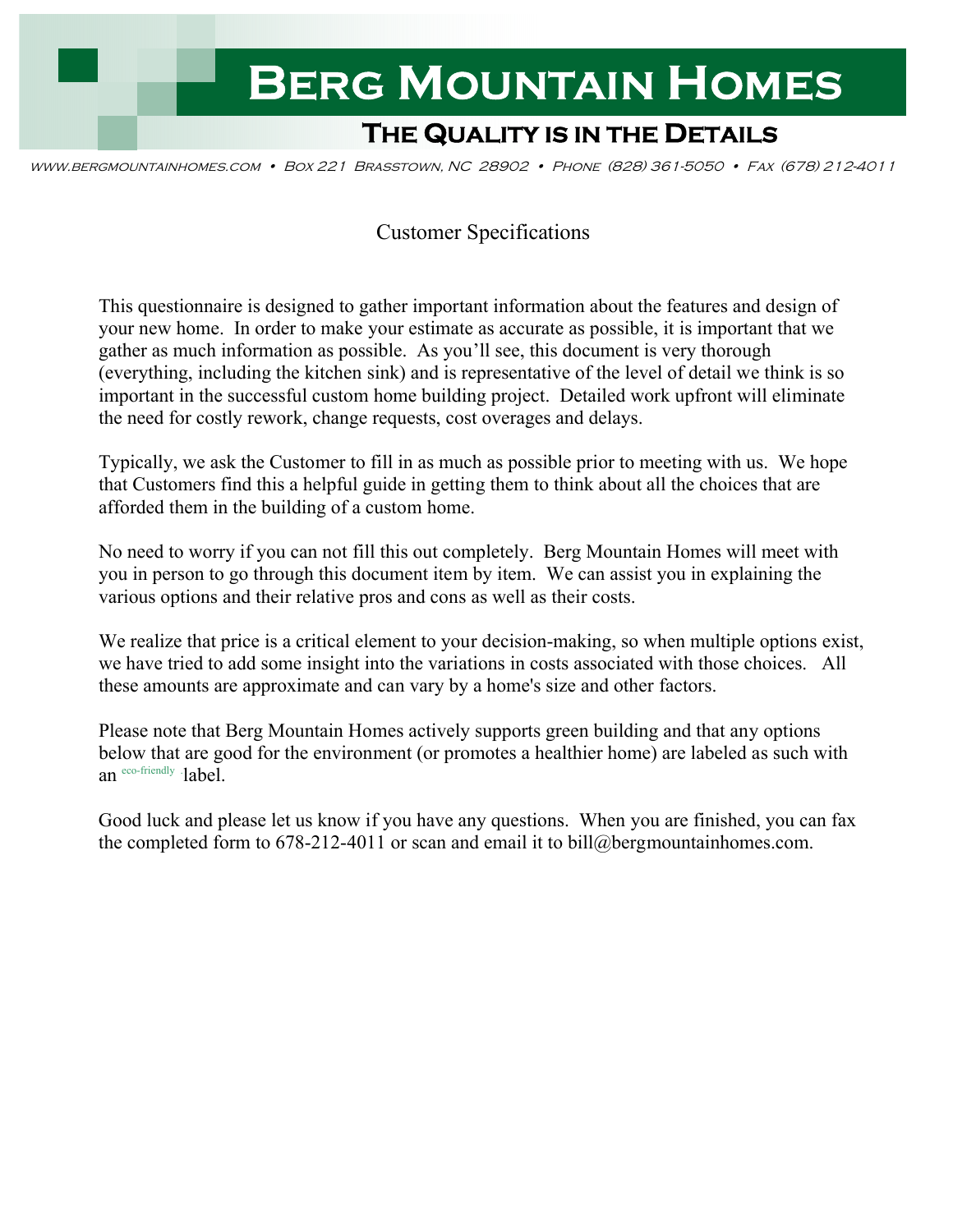| $You$                                                                                                                              |                                                                                                                                                                                                                               |                                                                                |                                                |
|------------------------------------------------------------------------------------------------------------------------------------|-------------------------------------------------------------------------------------------------------------------------------------------------------------------------------------------------------------------------------|--------------------------------------------------------------------------------|------------------------------------------------|
| Customer name                                                                                                                      |                                                                                                                                                                                                                               |                                                                                |                                                |
| Address (current)                                                                                                                  |                                                                                                                                                                                                                               | Phone numbers                                                                  |                                                |
|                                                                                                                                    |                                                                                                                                                                                                                               |                                                                                |                                                |
| Date desired for construction start                                                                                                |                                                                                                                                                                                                                               | Budget - estimated                                                             |                                                |
| <b>Your Lot</b> (please provide plat or survey)                                                                                    |                                                                                                                                                                                                                               |                                                                                |                                                |
| Lot number and<br>development name                                                                                                 |                                                                                                                                                                                                                               |                                                                                |                                                |
| Directions                                                                                                                         |                                                                                                                                                                                                                               |                                                                                |                                                |
|                                                                                                                                    |                                                                                                                                                                                                                               |                                                                                |                                                |
|                                                                                                                                    |                                                                                                                                                                                                                               |                                                                                |                                                |
| Lot Size                                                                                                                           | acres                                                                                                                                                                                                                         |                                                                                |                                                |
| <b>Floorplan</b>                                                                                                                   |                                                                                                                                                                                                                               |                                                                                |                                                |
|                                                                                                                                    | Customer to provide finalized construction drawings<br>Builder to modify customer's existing drawings*<br>Builder and customer will work together to design home*<br>Customer to use builder's existing construction drawings | How will the home be designed (please provide copy of drawings if applicable)? | design fees may apply<br>design fees may apply |
| <b>Basement</b><br>None – slab only<br>None – crawlspace only<br>Full - unfinished<br>Full - finished<br>Full - partially finished | (flat lots only)<br>describe                                                                                                                                                                                                  | <u> 1989 - Johann Barbara, martxa alemaniar arg</u>                            |                                                |
| Approximate square footage                                                                                                         | interior<br>covered deck                                                                                                                                                                                                      | open deck                                                                      |                                                |
| <b>Basement</b> level                                                                                                              |                                                                                                                                                                                                                               |                                                                                |                                                |
| Main level                                                                                                                         |                                                                                                                                                                                                                               |                                                                                |                                                |
| Loft / second floor                                                                                                                | $\mathcal{L}=\{1,2,3,4,5\}$ .<br><b>Contract Contract</b>                                                                                                                                                                     |                                                                                |                                                |
| Rooms (quantity)<br>Bedrooms                                                                                                       | Full baths                                                                                                                                                                                                                    | Half baths                                                                     | Stubbed baths                                  |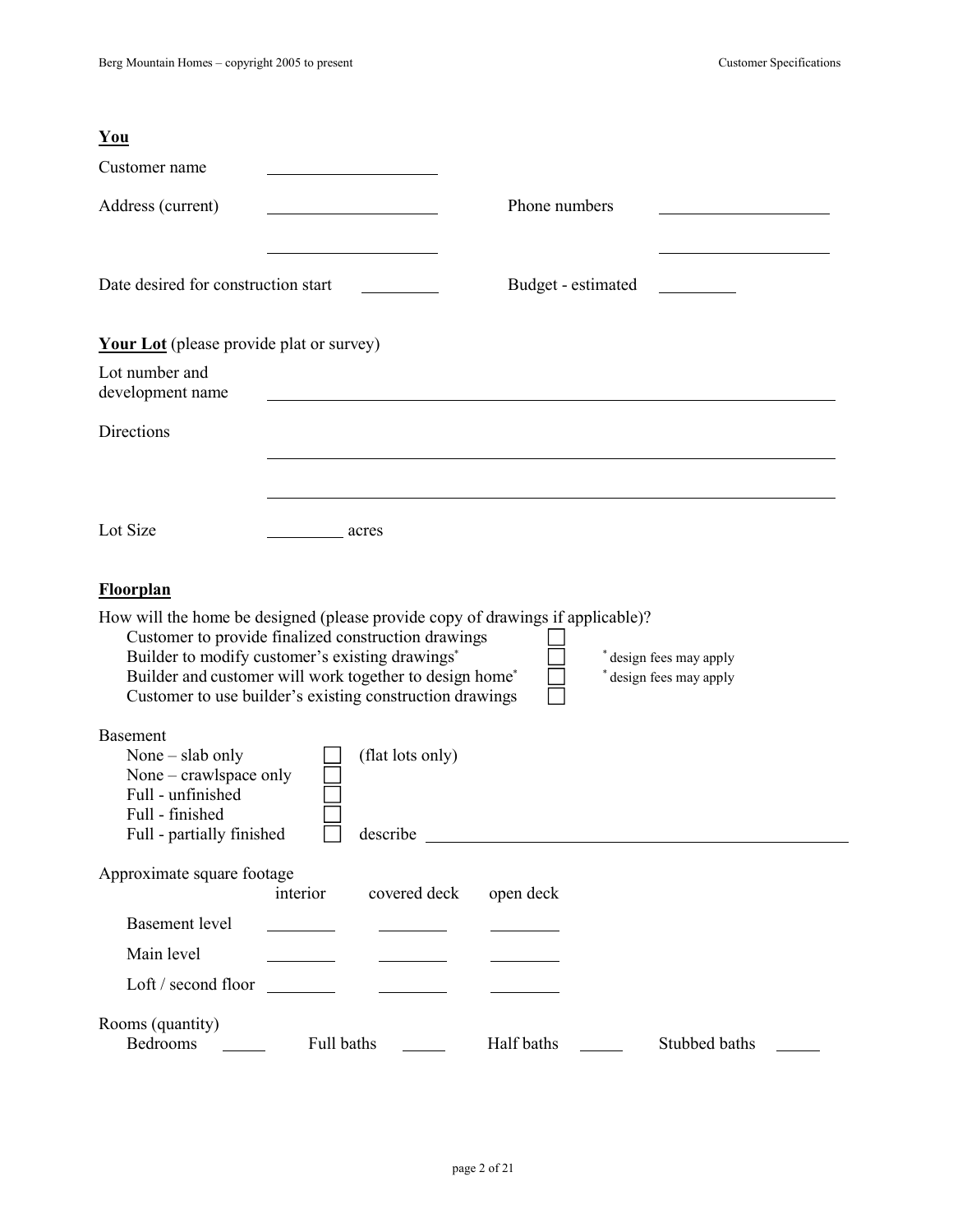## **Sitework and Services**

| Description of site<br>(slope, accessibility) |                                                                                                                                                                                                                                                                              |
|-----------------------------------------------|------------------------------------------------------------------------------------------------------------------------------------------------------------------------------------------------------------------------------------------------------------------------------|
| <b>Water Source</b>                           | has well been sunk yet?<br>private well<br>Yes<br>$\overline{N_0}$<br>community well<br>public water                                                                                                                                                                         |
| Septic Permit<br>(provide copy)               | 2 bedroom<br>$3 \text{ bed}$<br>4 bed separation date<br>need permit<br>public sewer                                                                                                                                                                                         |
| Electrical<br>Service                         | power company (if known)<br>ver company (11 known)<br>transformer in place less than 250' from home site<br>transformer in place greater than 250' from home site (will require transformer)<br>no transformer in place near home site (will require transformer)<br>unknown |
| <b>Internet Service</b>                       | service provider (if known)<br>(typically through)<br>phone company (Verizon); although may be provided through cable company or power<br>company; in some areas not available and satellite internet is only option)                                                        |
| Driveway                                      | length<br>$\frac{1}{\text{gravel}}$ (approximate)<br>standard<br>$a$ as phalt – add \$1.25 per square foot of driveway<br>upgrade<br>concrete - will quote upon request<br>upgrade<br>gate – will quote upon request<br>option<br>additional driveway information            |
| Other sitework<br>(clearing, grading)?        |                                                                                                                                                                                                                                                                              |
| Landscaping<br>standard                       | no landscaping allowance - Builder to provide landscaping contractor and Customer<br>to coordinate landscaping after completion; Builder will take erosion control measures<br>by hydroseeding steep exposed banks                                                           |
| upgrade                                       | Builder to hydroseed all exposed soil (adjacent to driveway and turnaround area,<br>around housesite, and septic drainfield area) – full coverage usually requires one to two<br>loads (each load covers 5,000 to 7,000 square feet) and each load costs \$400               |
| upgrade                                       | landscaping allowance \$<br>Builder to provide landscaping contractor, Customer to coordinate (typical)<br>Builder to coordinate                                                                                                                                             |
|                                               | landscaping description (mulch, rock, grass, bushes, trees, steps, etc.)                                                                                                                                                                                                     |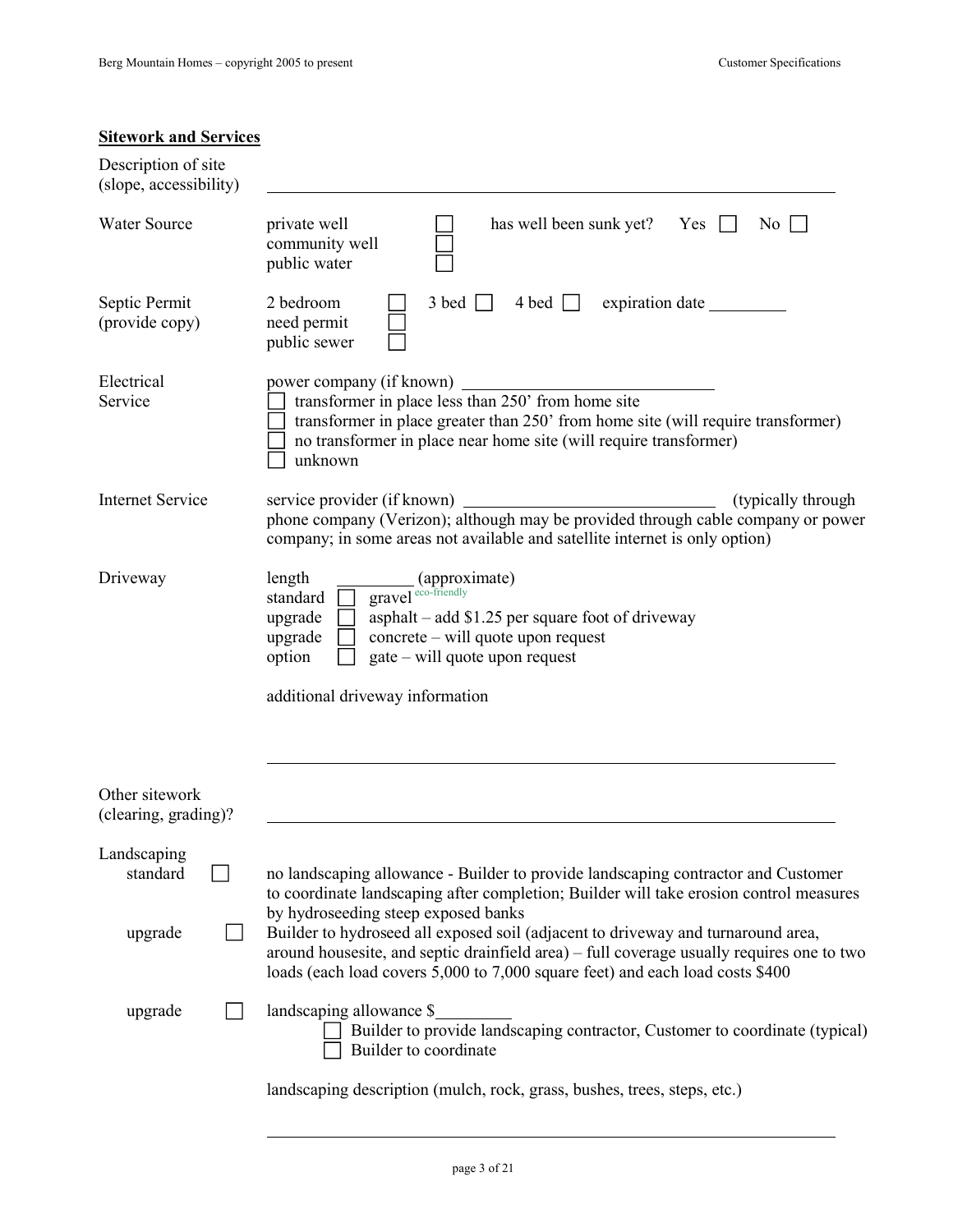## **Construction**

|                                                                   | Ceiling heights (taller than 8 feet is considered an upgrade)                                                                                                                                                                                                                                                                                                  |
|-------------------------------------------------------------------|----------------------------------------------------------------------------------------------------------------------------------------------------------------------------------------------------------------------------------------------------------------------------------------------------------------------------------------------------------------|
| <b>Basement</b> level<br>Main level                               | 9 feet $\vert$<br>10 feet $\Box$<br>8 feet<br>8 feet<br>9 feet                                                                                                                                                                                                                                                                                                 |
| Loft / second floor 8 feet $\Box$                                 | 9 feet $\vert$                                                                                                                                                                                                                                                                                                                                                 |
| Vaulted ceilings (which rooms)                                    |                                                                                                                                                                                                                                                                                                                                                                |
| Special ceilings (describe)                                       |                                                                                                                                                                                                                                                                                                                                                                |
| <b>Exterior Walls</b><br>standard<br>downgrade                    | $2 \times 6$ (allows for more insulation) <sup>eco-friendly</sup><br>$2 \times 4$ – deduct \$0.50 per sq ft of living space                                                                                                                                                                                                                                    |
| Waterproofing (exterior of concrete walls)<br>standard<br>upgrade | waterproof coating<br>rubber membrane – add \$800 to \$1,500 on typical installations (depends on house size)                                                                                                                                                                                                                                                  |
| Insulation<br>standard<br>upgrade                                 | cellulose (blown-in) in framed walls and ceilings eco-friendly; fiberglass batt in unfinished<br>basement/crawl space ceiling, foam blueboard on framed concrete walls<br>spray foam insulation $-$ add \$2.50 per sq ft of living space eco-friendly                                                                                                          |
| Green building                                                    | green certification – assist customer in choosing sufficient 'green' options to qualify<br>home for regional green building certification (Earth Craft or NC Healthy Built<br>Homes) and manage all paperwork; includes any fees payable to a home energy rater<br>and certification fee to the certification provider – add $$1,500$ to $$2,500$ eco-friendly |
|                                                                   | Universal design options (see http://www.bergmountainhomes.com/index files/universal.htm for more info)<br>elevator – pre-frame and pre-wire – add $$2,000$<br>elevator – installed – starting at $$20,000$<br>36" interior doors in primary navigation areas<br>oversized master bath with large turning area and clear space next to toilet                  |
| concrete walls<br>retaining walls                                 | Other Construction discussion topics (for Builder and Customer to discuss)                                                                                                                                                                                                                                                                                     |

- floor systems
- load bearing support beams and posts
- HVAC chases and ductwork
- engineering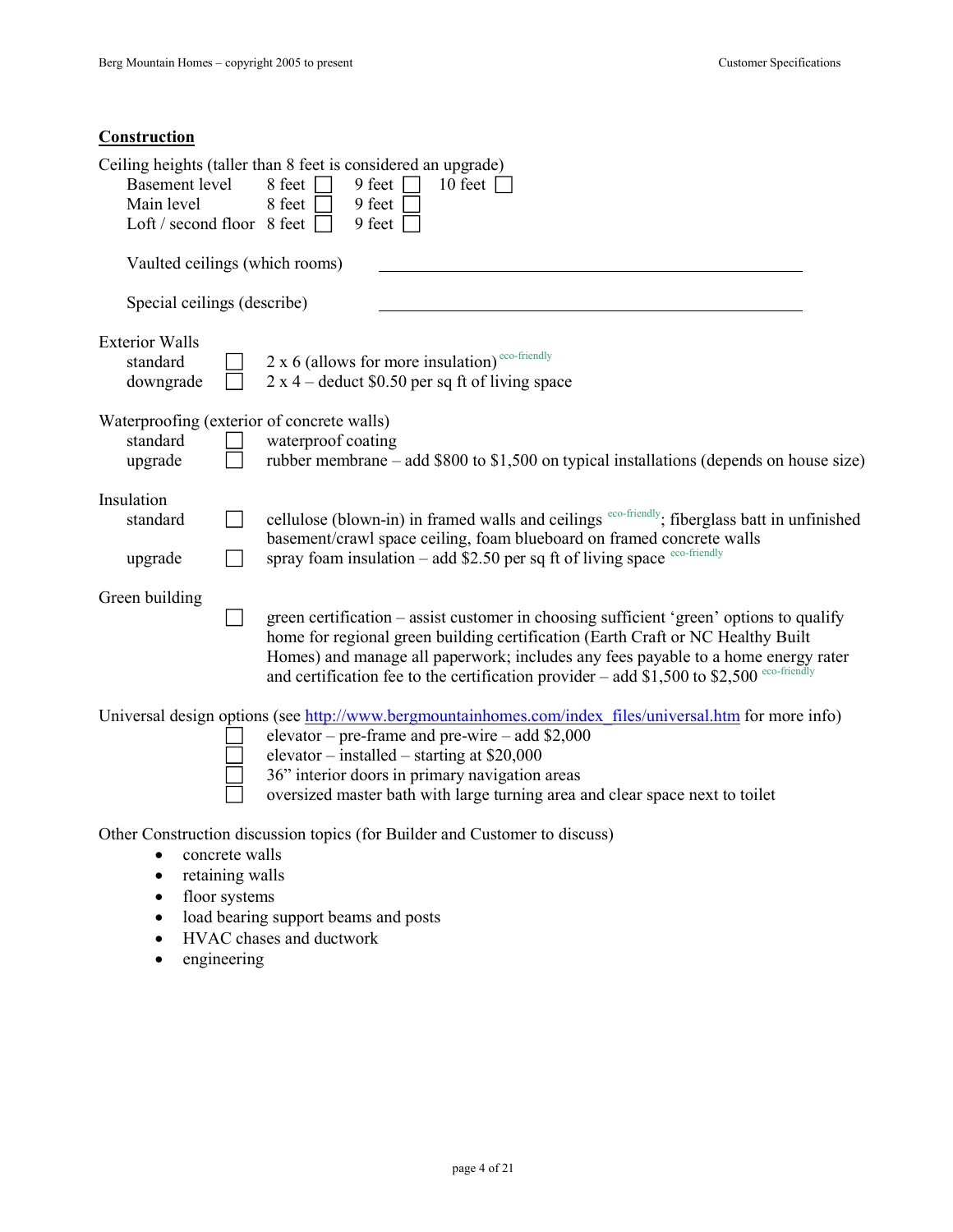### **Exterior**

| Roof                                      |                                                                                                                                                                                                                                         |
|-------------------------------------------|-----------------------------------------------------------------------------------------------------------------------------------------------------------------------------------------------------------------------------------------|
| standard                                  | metal eco-friendly (in light colors)                                                                                                                                                                                                    |
| downgrade                                 | architectural shingles $-35\%$ less or deduct \$0.75 per sq foot of roof                                                                                                                                                                |
| upgrade                                   | standing seam metal roof $-100\%$ more or add \$2.00 per sq foot of roof                                                                                                                                                                |
| option                                    | radiant barrier roof sheathing (see LP Tech Shield for an example) - a reflective<br>coating to reduce radiant heat from the sun which will keep the house and attic cooler<br>and lower energy costs - add \$500 to \$800 eco-friendly |
| option                                    | ice dam protection $-6'$ wide membrane along the north facing eaves of the house to<br>prevent leakage from ice dams in situations of extreme weather - add \$200 to \$400                                                              |
|                                           | other - describe                                                                                                                                                                                                                        |
| Gutters                                   |                                                                                                                                                                                                                                         |
| standard                                  | gutters and downspouts                                                                                                                                                                                                                  |
| option                                    | gutter covers - \$6.00 per linear foot of gutter                                                                                                                                                                                        |
| option                                    | rain chains – will quote upon request                                                                                                                                                                                                   |
| Siding material                           |                                                                                                                                                                                                                                         |
| standard                                  | lap (fiber cement board - Hardi brand or similar) <sup>eco-friendly</sup>                                                                                                                                                               |
| standard                                  | lap (fir, pine)                                                                                                                                                                                                                         |
| downgrade                                 | $vinyl - deduct$ \$0.50 per sq foot of siding                                                                                                                                                                                           |
| upgrade                                   | lap (cedar) – add \$1.50 per sq foot of siding                                                                                                                                                                                          |
| upgrade<br>upgrade                        | smooth d-log with standard corners – add \$1.50 per sq foot of siding<br>hand-hewn d-log with standard corners – add \$1.75 per sq foot of siding                                                                                       |
|                                           | butt and pass corners - add \$300 per outside corner                                                                                                                                                                                    |
|                                           | saddlenotch corners - add \$350 per outside corner                                                                                                                                                                                      |
|                                           | vertical log corners - add \$100 per outside corner                                                                                                                                                                                     |
|                                           | vertical log corners – add \$100 per inside corner                                                                                                                                                                                      |
| siding accents /<br>other siding comments |                                                                                                                                                                                                                                         |
|                                           |                                                                                                                                                                                                                                         |
| Siding finish                             |                                                                                                                                                                                                                                         |
| standard                                  | paint (standard on fiber cement board)                                                                                                                                                                                                  |
| standard                                  | stain $(1 \text{ coat})$<br>stain $(2 \text{ coats})$ – add \$0.75 per square foot of siding                                                                                                                                            |
| upgrade                                   |                                                                                                                                                                                                                                         |
| Soffit material                           |                                                                                                                                                                                                                                         |
| standard                                  | fiber cement board eco-friendly                                                                                                                                                                                                         |
| standard                                  | rough sawn plywood (stained)                                                                                                                                                                                                            |
| standard                                  | vinyl – select color<br>white<br>almond<br>brown                                                                                                                                                                                        |
| standard<br>upgrade                       | metal fascia (only available with vinyl)<br>tongue and $groove - add $4.00$ per linear foot                                                                                                                                             |
| Soffit size                               |                                                                                                                                                                                                                                         |
| standard                                  | 16"                                                                                                                                                                                                                                     |
| upgrade                                   | 24" - add \$5.00 per linear foot eco-friendly                                                                                                                                                                                           |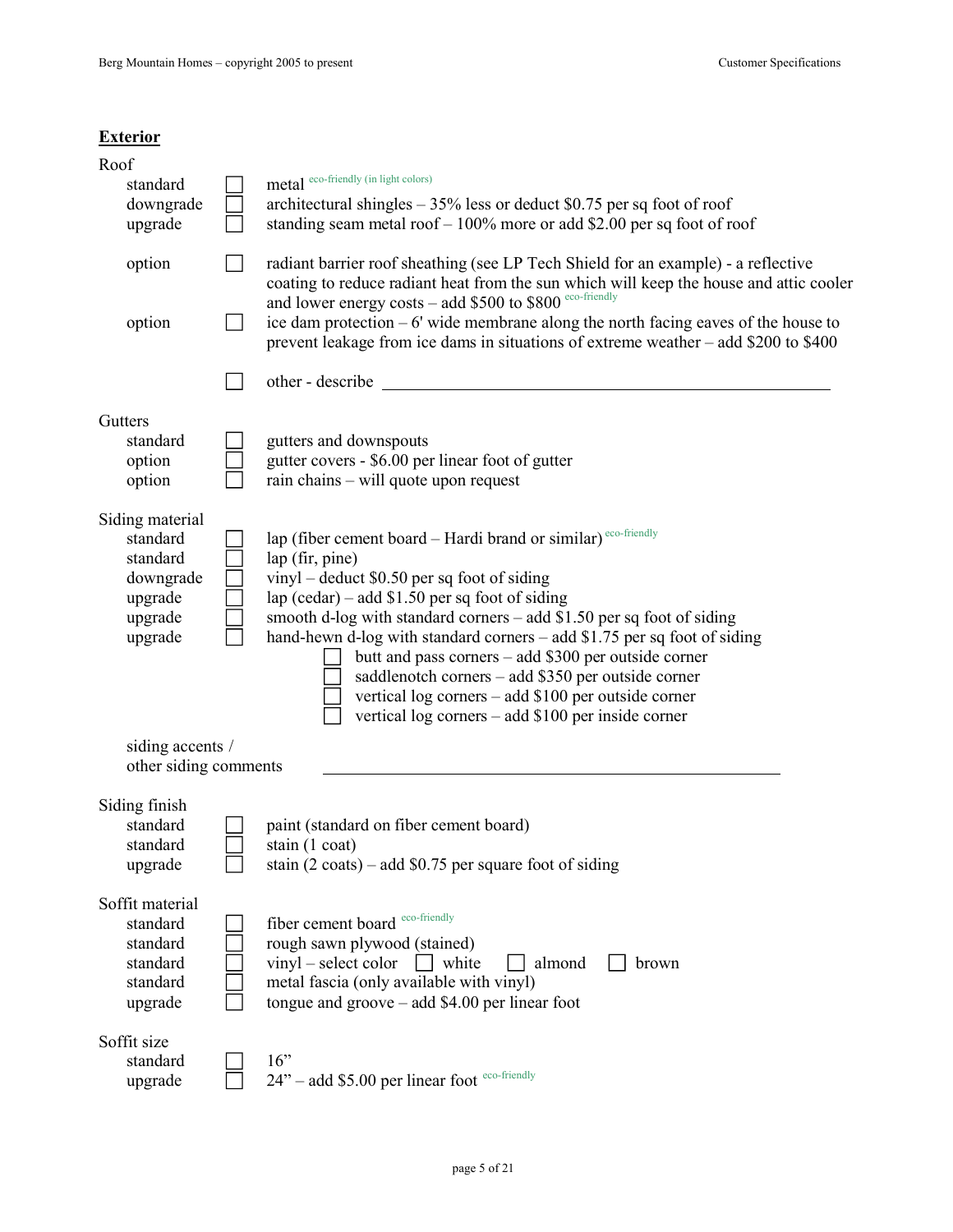| Decking<br>standard<br>upgrade<br>upgrade                                   |  | pressure treated – \$20.00 per sq foot (varies by height, width, steps, rail system)<br>cedar - 3 times more for decking material<br>composite (Trex or similar) $-4$ times more for decking material                                                                                                                                                                                                                                                                                      |  |  |  |  |  |
|-----------------------------------------------------------------------------|--|--------------------------------------------------------------------------------------------------------------------------------------------------------------------------------------------------------------------------------------------------------------------------------------------------------------------------------------------------------------------------------------------------------------------------------------------------------------------------------------------|--|--|--|--|--|
| Deck railing<br>standard<br>option<br>option<br>option<br>option<br>upgrade |  | $2x2$ balusters, $2x4$ top and bottom rail and $2x6$ top cap over top rail – between $6x6$<br>posts with beveled top<br>decorative post caps – starting at \$10.00 per cap<br>glass railing system - add \$300 per 8' section<br>cable railing system – will quote upon request<br>powder coated aluminum or rebar balusters – starting at \$3.50 per baluster (4" spacing)<br>alternative deck rail design – will quote upon request (describe below and provide<br>pictures or drawings) |  |  |  |  |  |
| Deck stairs<br>standard                                                     |  | closed riser front with beauty band covering side of riser stair treads                                                                                                                                                                                                                                                                                                                                                                                                                    |  |  |  |  |  |
| downgrade                                                                   |  | eliminate beauty band – deduct \$5 per step                                                                                                                                                                                                                                                                                                                                                                                                                                                |  |  |  |  |  |
| Vaulted porch ceilings<br>standard<br>downgrade                             |  | tongue and groove<br>beadboard plywood (no seams if less than 8' spans) – deduct \$2 per square<br>foot of covered area                                                                                                                                                                                                                                                                                                                                                                    |  |  |  |  |  |
| finish                                                                      |  | painted<br>$\exists$ stained                                                                                                                                                                                                                                                                                                                                                                                                                                                               |  |  |  |  |  |
| Flat porch ceilings<br>standard<br>upgrade<br>finish                        |  | beadboard plywood (no seams if less than 8' spans)<br>tongue and groove - add \$2 per square foot of covered area<br>painted<br>stained                                                                                                                                                                                                                                                                                                                                                    |  |  |  |  |  |
| <b>Exterior options</b>                                                     |  | ceiling system for lower deck (waterproofs lower deck area) – will quote upon request<br>cupola with weathervane – add $$1,200$ to $$2,000$<br>hot tub bracing / pre-wiring $-$ add \$300<br>screen doors / storm doors - add \$100 per door for installation plus cost of door<br>screened porch – will quote upon request<br>shutters – add \$75 to \$200 each                                                                                                                           |  |  |  |  |  |

Other Exterior discussion topics

- porch details
- exterior trim
- exterior concrete (stoops, pads, patios etc.)
- deck stain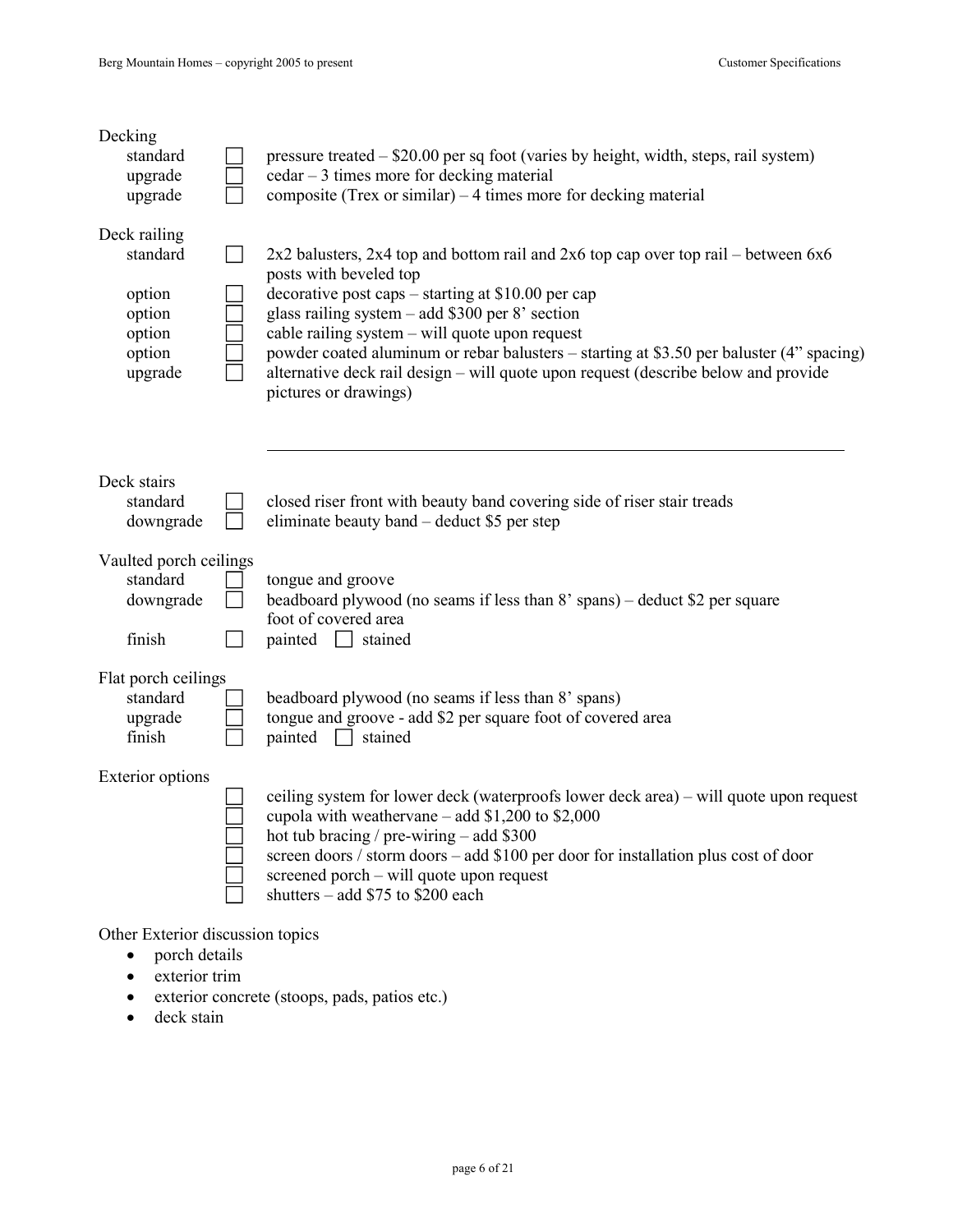| <b>Interior</b>                                                                        |                                                                                                                                                                                                                                                                                                                                                                 |
|----------------------------------------------------------------------------------------|-----------------------------------------------------------------------------------------------------------------------------------------------------------------------------------------------------------------------------------------------------------------------------------------------------------------------------------------------------------------|
| Drywall<br>standard<br>upgrade                                                         | light knockdown texture<br>flat, no texture - add \$0.25 per sq foot of drywalled area                                                                                                                                                                                                                                                                          |
| Tongue and groove wood ceiling locations<br>(add \$3 per sq foot in place of drywall)  |                                                                                                                                                                                                                                                                                                                                                                 |
| Tongue and groove wood paneling locations<br>(add \$3 per sq foot in place of drywall) |                                                                                                                                                                                                                                                                                                                                                                 |
|                                                                                        | 3"<br>4"<br>8"<br>$(4"$ is recommended)<br>Tongue and groove bead spacing (approximate)<br>6"                                                                                                                                                                                                                                                                   |
| Paint<br>standard<br>upgrade<br>upgrade<br>option<br>option                            | white ceilings, primer and 1 coat paint on all walls, 2 colors<br>low VOC paint - add \$200 to \$400 per finished floor eco-friendly<br>no VOC paint - add \$400 to \$600 per finished floor eco-friendly<br>each additional color over $2 - add $100$ /color additional colors #<br>paint wall registers and step lights to match wall color – add \$100/color |
| Stairs and loft railing<br>standard<br>option<br>upgrade                               | wood balusters and handrails stained to match interior trim (basic)<br>wrought iron balusters - starting at \$3.50 per baluster (4" spacing)<br>alternative or upgraded rail design – will quote upon request (provide pictures or<br>drawings)                                                                                                                 |
| Other (chair rail,<br>wainscoting, etc.)                                               |                                                                                                                                                                                                                                                                                                                                                                 |

Other Interior discussion topics

- door and window trim
- baseboard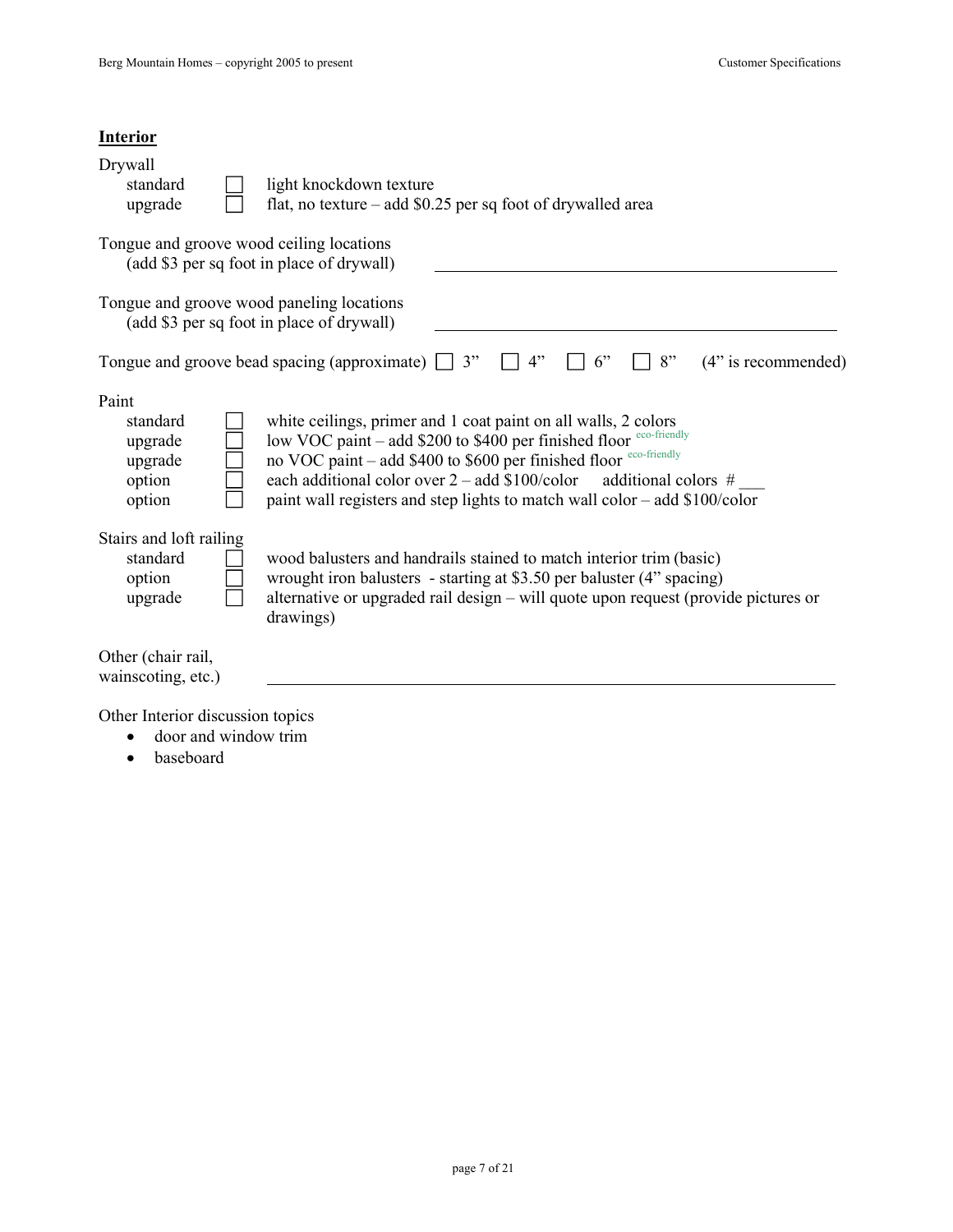| <b>Flooring</b><br>sq foot price | tile<br>\$6 | wood<br>\$5 | carpet<br>\$2 | vinyl<br>\$3 | bare | other - describe |
|----------------------------------|-------------|-------------|---------------|--------------|------|------------------|
| dining room                      |             |             |               |              |      |                  |
| foyer                            |             |             |               |              |      |                  |
| garage                           |             |             |               |              |      |                  |
| great room                       |             |             |               |              |      |                  |
| guest baths                      |             |             |               |              |      |                  |
| kitchen                          |             |             |               |              |      |                  |
| laundry room                     |             |             |               |              |      |                  |
| loft                             |             |             |               |              |      |                  |
| master bath                      |             |             |               |              |      |                  |
| master bedroom                   |             |             |               |              |      |                  |
| master closet                    |             |             |               |              |      |                  |
| mechanical room                  |             |             |               |              |      |                  |
| office                           |             |             |               |              |      |                  |
| powder room                      |             |             |               |              |      |                  |
| recreation room                  |             |             |               |              |      |                  |
|                                  |             |             |               |              |      |                  |
|                                  |             |             |               |              |      |                  |

Note: Other flooring options include:

Acid stained concrete - \$4.50 per sq foot Brick pavers - \$4.00 per sq foot Epoxy paint - \$0.50 per sq foot Flagstone - \$10.00 per sq foot Stamped concrete (outdoors only) - \$10.00 per sq foot

Note on tile: Diagonal or patterned installations – add \$1.00 per square foot Natural stone (slate, travertine, tumbled marble) – add \$2.00 per square foot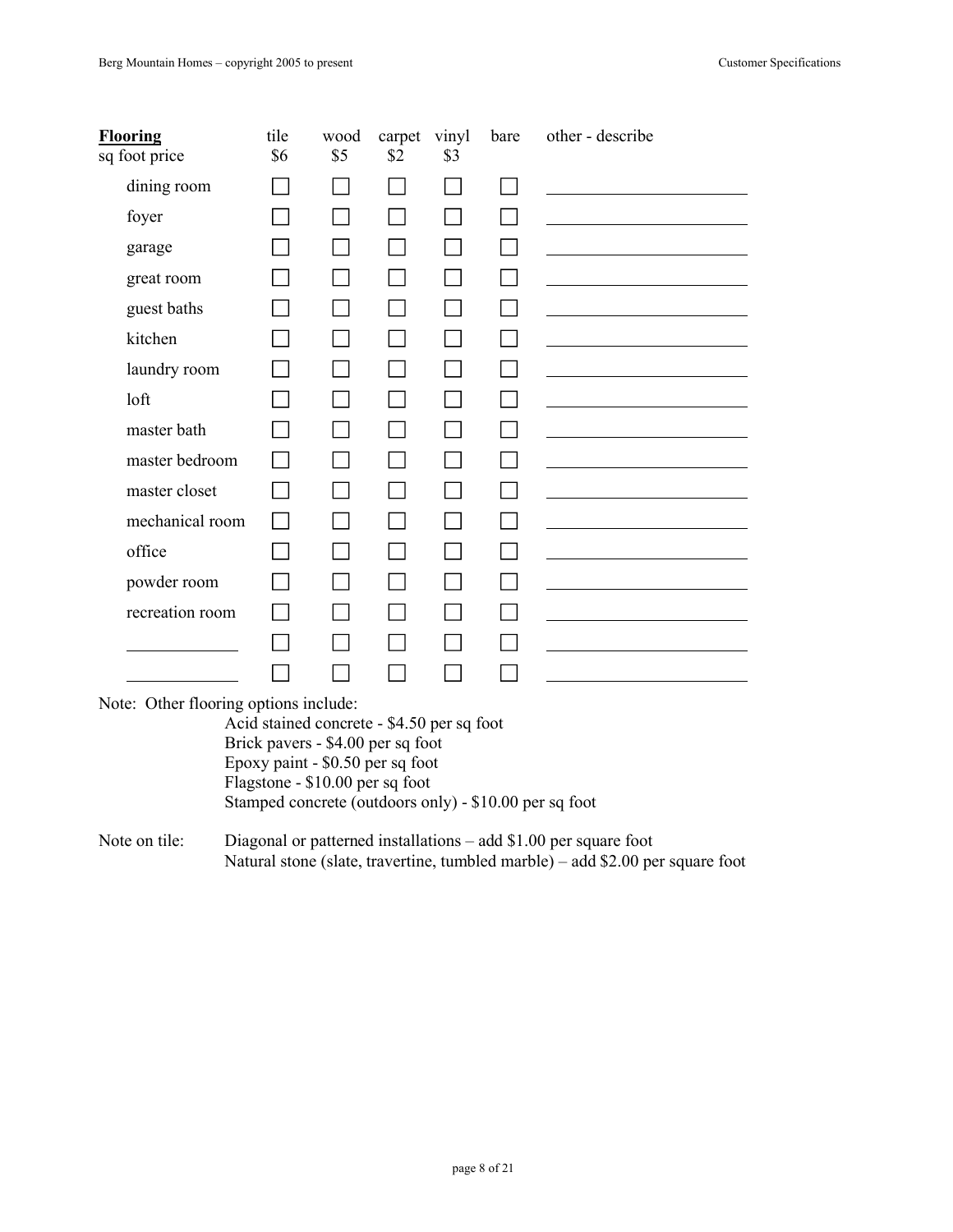#### **Doors**

| Door hardware<br>type<br>finish<br>option          | handles<br>knobs<br>brushed nickel<br>oil rubbed bronze<br>brass<br>upgraded front door knob/handle $-$ add \$100                                       |  |
|----------------------------------------------------|---------------------------------------------------------------------------------------------------------------------------------------------------------|--|
| Interior doors<br>downgrade<br>standard<br>upgrade | hollow core painted – deduct \$50 per door<br>solid pine 6 panel<br>stained<br>painted<br>painted<br>solid pine arch top - add \$35 per door<br>stained |  |
|                                                    | $other - describe$                                                                                                                                      |  |

Exterior Doors – enter quantity of each style in space provided

|                                       | smooth<br>steel | smooth<br>fiberglass | textured<br><u>fiberglass</u> | vinyl    | wood*<br>clad | $\frac{\text{wood*}}{\text{}}$ |
|---------------------------------------|-----------------|----------------------|-------------------------------|----------|---------------|--------------------------------|
| 6 panel solid                         | $$175$ #        | $$225$ #             | $$275$ #                      | n/a      | n/a           | n/a                            |
| half-lite                             | $$300$ #        | $$350$ #             | $$400$ #                      | n/a      | n/a           | n/a                            |
| half-lite with grids between glass    | $$350$ #        | $$400$ #             | $$450$ #                      | n/a      | n/a           | n/a                            |
| half-lite with blinds between glass   | $$400$ #        | $$450$ #             | $$500$ #                      | n/a      | n/a           | n/a                            |
| full-lite                             | $$350$ #        | $$400$ #             | $$450$ #                      | n/a      | n/a           | n/a                            |
| full-lite with grids between glass    | $$400$ #        | $$450$ #             | $$500$ #                      | n/a      | n/a           | n/a                            |
| full-lite with blinds between glass   | $$450$ #        | $$500$ #             | $$550$ #                      | n/a      | n/a           | n/a                            |
| decorative                            | $$450$ #        | $$500$ #             | $$600$ #                      | n/a      | #             | #                              |
| decorative sidelights                 | $$200$ #        | $$250$ #             | $$300$ #                      | n/a      | #             | #                              |
| decorative transom                    | $$200$ #        | $$250$ #             | $$300$ #                      | n/a      | #             | #                              |
| French full-lite                      | $$500$ #        | \$650#               | $$750$ #                      | $$500$ # | #             | #                              |
| French full-lite grids between glass  | $$600$ #        | $$750$ #             | \$850 #                       | $$600$ # | $\#$          | #                              |
| French full-lite blinds between glass | $$700$ #        | \$850#               | $$950$ #                      | $$700$ # | #             | #                              |
| slider full-lite                      | $$450$ #        | $$600$ #             | $$700$ #                      | $$450$ # | #             | #                              |
| slider full-lite grids between glass  | \$550#          | $$700$ #             | \$800#                        | $$550$ # | #             | #                              |
| slider full-lite blinds between glass | \$650#          | \$800 #              | $$900$ #                      | $$650$ # | $\#$          | #                              |

\* no prices are included for wood and wood clad as prices vary greatly

Other exterior door comments

 $\overline{a}$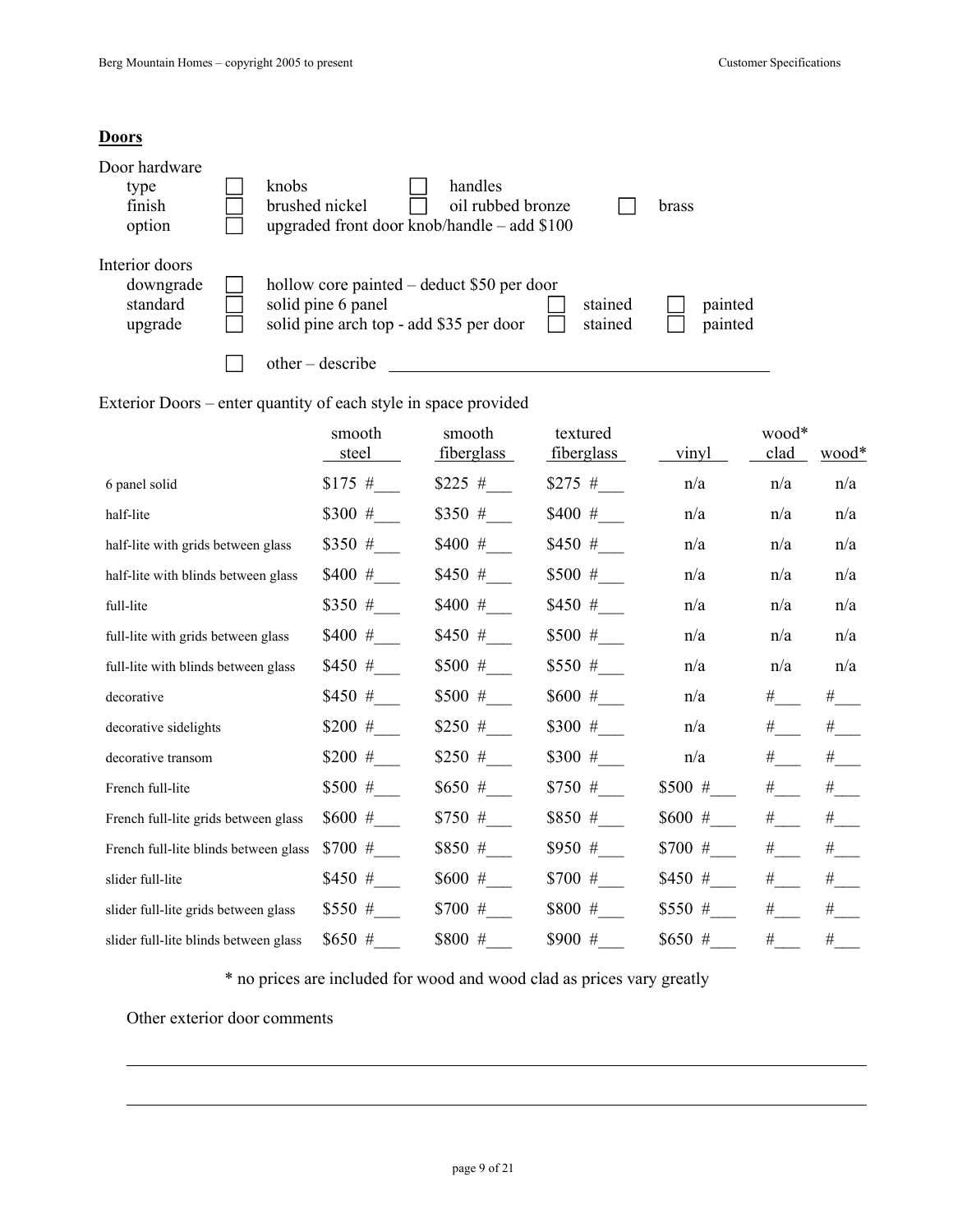### **Windows**

| Material<br>standard  |  | vinyl - \$125 to \$250 per window depending on size                                                                                                                                                                                                         |                                                                                                                                                                                                                                |  |  |  |  |
|-----------------------|--|-------------------------------------------------------------------------------------------------------------------------------------------------------------------------------------------------------------------------------------------------------------|--------------------------------------------------------------------------------------------------------------------------------------------------------------------------------------------------------------------------------|--|--|--|--|
| upgrade               |  | vinyl - energy star rated - add \$25 per window eco-friendly                                                                                                                                                                                                |                                                                                                                                                                                                                                |  |  |  |  |
| upgrade<br>upgrade    |  | all wood – two times more \$ than vinyl<br>wood interior / aluminum clad exterior – three to four times more \$ than vinyl                                                                                                                                  |                                                                                                                                                                                                                                |  |  |  |  |
|                       |  |                                                                                                                                                                                                                                                             |                                                                                                                                                                                                                                |  |  |  |  |
| standard              |  | Type (select most common window even if there are mixed window types)<br>single hung (lower sash opens)                                                                                                                                                     |                                                                                                                                                                                                                                |  |  |  |  |
| upgrade               |  | single hung on main and basement levels, double hung (both lower and upper sash<br>open) on upper level $-$ add 15% more for each double hung<br>double hung all levels $-$ add 15% more for each double hung<br>$-$ add 50% for each casement<br>casements |                                                                                                                                                                                                                                |  |  |  |  |
|                       |  |                                                                                                                                                                                                                                                             |                                                                                                                                                                                                                                |  |  |  |  |
| upgrade<br>upgrade    |  |                                                                                                                                                                                                                                                             |                                                                                                                                                                                                                                |  |  |  |  |
|                       |  | $other - describe$                                                                                                                                                                                                                                          |                                                                                                                                                                                                                                |  |  |  |  |
| <b>Fixed Windows</b>  |  |                                                                                                                                                                                                                                                             |                                                                                                                                                                                                                                |  |  |  |  |
| standard<br>choice    |  | double pane, low-E glass eco-friendly                                                                                                                                                                                                                       |                                                                                                                                                                                                                                |  |  |  |  |
|                       |  | window to separate the double panes)                                                                                                                                                                                                                        | double pane spacer finish (this is the small metal piece around the perimeter of the<br>silver<br>anodized (black)                                                                                                             |  |  |  |  |
| option                |  | tinting - add \$25-\$40 per window                                                                                                                                                                                                                          | bronze<br>grey                                                                                                                                                                                                                 |  |  |  |  |
| Options               |  |                                                                                                                                                                                                                                                             |                                                                                                                                                                                                                                |  |  |  |  |
| standard<br>standard  |  | screens on operable windows<br>low-E glass eco-friendly                                                                                                                                                                                                     |                                                                                                                                                                                                                                |  |  |  |  |
| option                |  | argon between the glass $-$ add \$15 per window $e^{co-friendly}$                                                                                                                                                                                           |                                                                                                                                                                                                                                |  |  |  |  |
| option                |  | $grids - add $15 - $30$ per window                                                                                                                                                                                                                          | between glass $\Box$ simulated $\Box$ removable                                                                                                                                                                                |  |  |  |  |
| option                |  | obscure glass $-$ add \$35 per window                                                                                                                                                                                                                       | locations                                                                                                                                                                                                                      |  |  |  |  |
| option                |  | skylights - add \$400 eco-friendly                                                                                                                                                                                                                          | locations and the state of the state of the state of the state of the state of the state of the state of the state of the state of the state of the state of the state of the state of the state of the state of the state of  |  |  |  |  |
| option                |  | solar tubes - add \$350 eco-friendly                                                                                                                                                                                                                        |                                                                                                                                                                                                                                |  |  |  |  |
| option                |  | tinting - add \$25 per window eco-friendly                                                                                                                                                                                                                  | locations and the set of the set of the set of the set of the set of the set of the set of the set of the set of the set of the set of the set of the set of the set of the set of the set of the set of the set of the set of |  |  |  |  |
| Other window comments |  |                                                                                                                                                                                                                                                             |                                                                                                                                                                                                                                |  |  |  |  |
|                       |  |                                                                                                                                                                                                                                                             |                                                                                                                                                                                                                                |  |  |  |  |

Other Window discussion topics

- basement windows in relationship to concrete walls
- window wells

 $\overline{a}$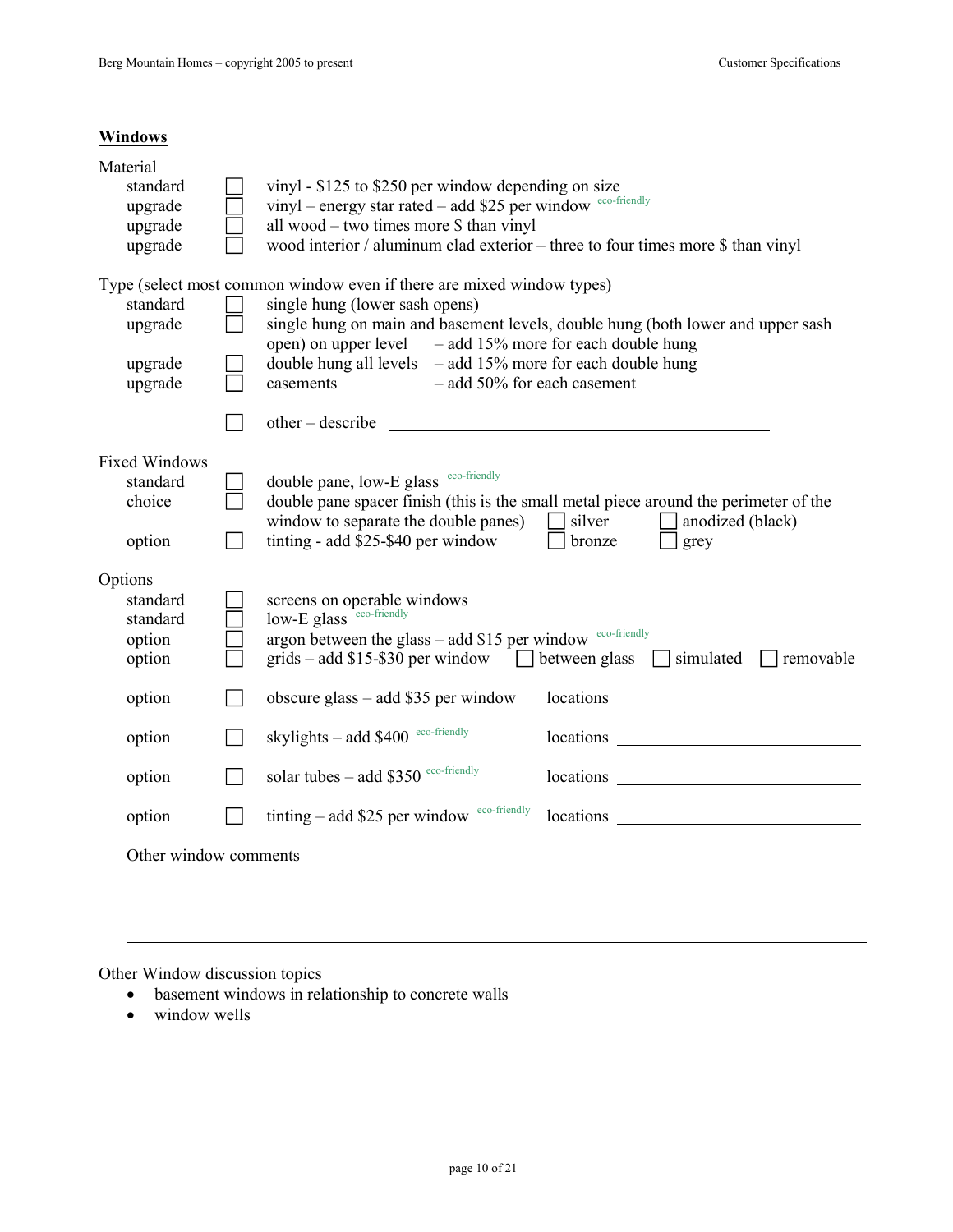## **Kitchen and Laundry Room**

Kitchen cabinetry features (if cost is not specified, items included at no additional cost)

|                                                                          | extended cabinet over fridge<br>full extension drawer glides<br>pull out drawers in cabinets – add \$200 per cabinet<br>lazy susan in corner cabinets<br>pull out trash can<br>recycling center - add \$100 eco-friendly<br>spice rack (vertical) – add $$150$<br>wine $rack - add $200$<br>recessed valence over sink |                                                                  |            | $\Box$ large drawers $\Box$ all drawers – add \$35 per drawer<br>raised corner cabinet with glass front $\Box$ with glass shelves and light – add \$200 range hood with external ventilation – add \$600 $\degree$ <sup>oco-friendly</sup> |
|--------------------------------------------------------------------------|------------------------------------------------------------------------------------------------------------------------------------------------------------------------------------------------------------------------------------------------------------------------------------------------------------------------|------------------------------------------------------------------|------------|--------------------------------------------------------------------------------------------------------------------------------------------------------------------------------------------------------------------------------------------|
|                                                                          |                                                                                                                                                                                                                                                                                                                        |                                                                  |            |                                                                                                                                                                                                                                            |
| Kitchen cabinetry material<br>standard<br>upgrade<br>option              | oak, maple – typical kitchen cabinets cost between \$7,000 and \$10,000<br>hickory, cherry (15% increase)<br>glazed (15% increase)                                                                                                                                                                                     |                                                                  |            |                                                                                                                                                                                                                                            |
| Kitchen countertop / sinks<br>downgrade<br>standard<br>upgrade<br>option | laminate (Formica or Wilsonart) – deduct \$30 per sq foot<br>granite - \$40 to \$50 per square foot<br>quartz (Cambria or similar) – add \$10 per sq foot for stock colors<br>raised secondary counter between kitchen and living area                                                                                 |                                                                  |            |                                                                                                                                                                                                                                            |
| standard<br>upgrade                                                      | matching 4" backsplash<br>alternative backsplash (taller, tile, etc.) – describe                                                                                                                                                                                                                                       |                                                                  |            |                                                                                                                                                                                                                                            |
| standard<br>upgrade<br>option                                            | stainless steel sink                                                                                                                                                                                                                                                                                                   |                                                                  |            | alternative (cast iron, farmhouse) – describe __________________________________<br>prep sink in island – add \$750 (includes sink, plumbing and faucet allowance)                                                                         |
| Appliances<br>allowance                                                  | \$                                                                                                                                                                                                                                                                                                                     |                                                                  |            | recommended mid-range allowance is \$2,500 (not including washer/dryer)                                                                                                                                                                    |
| appliances                                                               | dishwasher<br>washing machine<br>refrigerator                                                                                                                                                                                                                                                                          | microwave<br>electric dryer<br>wine cooler                       |            | garbage disposal<br>gas dryer eco-friendly                                                                                                                                                                                                 |
|                                                                          | combo oven/cooktop:                                                                                                                                                                                                                                                                                                    | electric range                                                   |            | gas range eco-friendly                                                                                                                                                                                                                     |
|                                                                          | separate oven/cooktop:                                                                                                                                                                                                                                                                                                 | electric cooktop<br>electric single oven<br>electric double oven |            | gas cooktop eco-friendly<br>gas single oven eco-friendly<br>gas double oven eco-friendly                                                                                                                                                   |
|                                                                          | other - describe                                                                                                                                                                                                                                                                                                       |                                                                  |            |                                                                                                                                                                                                                                            |
| option                                                                   | Energy Star eco-friendly                                                                                                                                                                                                                                                                                               | washing machine                                                  | dishwasher | refrigerator                                                                                                                                                                                                                               |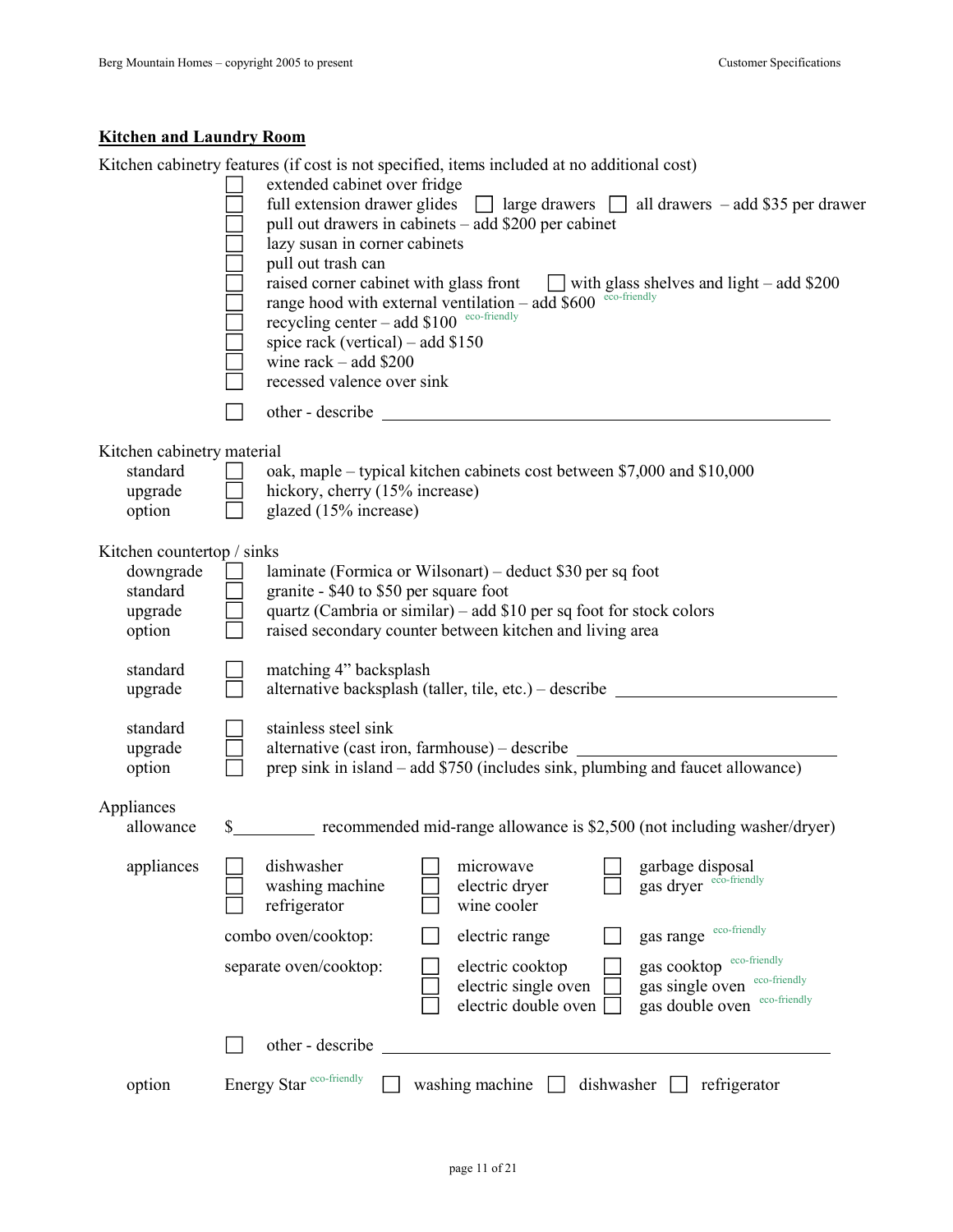| Pantry                               |                                                                                                                                                                                                              |
|--------------------------------------|--------------------------------------------------------------------------------------------------------------------------------------------------------------------------------------------------------------|
|                                      | pantry closet<br>walk-in pantry                                                                                                                                                                              |
| Laundry room                         |                                                                                                                                                                                                              |
|                                      | laundry closet with full length shelf and bi-fold doors<br>laundry room                                                                                                                                      |
| option<br>option<br>option<br>option | laundry tub (stand alone) $-$ add \$350<br>laundry sink with cabinet below – add \$600 to \$800<br>upper cabinets over washer / dryer – add \$500 to \$800<br>dryer vent box (for recessed vent) – add $$50$ |
|                                      | other - describe                                                                                                                                                                                             |
| <b>Bathroom - Powder Room</b>        |                                                                                                                                                                                                              |
| Powder room vanity                   |                                                                                                                                                                                                              |
| standard<br>upgrade                  | pedestal sink<br>cabinetry (see below) – add $$600$ to $$800$                                                                                                                                                |
|                                      | Powder room cabinetry (if no pedestal sink)                                                                                                                                                                  |
| height<br>standard                   | standard $(30)$<br>comfort $(36)$<br>match kitchen cabinetry                                                                                                                                                 |
| standard                             | alternative custom cabinetry (different from kitchen)                                                                                                                                                        |
| standard<br>standard                 | customer provided converted furniture piece - builder to add top, bowl and faucet<br>home improvement center stand alone furniture piece – includes top, bowl and faucet                                     |
| Powder room mirror                   |                                                                                                                                                                                                              |
| downgrade                            | Customer to purchase, Builder to install – deduct \$100                                                                                                                                                      |
| standard<br>upgrade                  | Builder provides $\Box$ arched top $\Box$ single full width, unframed<br>Builder provides single full width, framed to match interior trim – add \$100                                                       |
|                                      |                                                                                                                                                                                                              |
|                                      | Powder room countertop/sink (if no pedestal sink)<br>cultured marble (integrated bowl) - deduct \$20 per square foot                                                                                         |
| downgrade<br>standard                | granite - \$40 to \$50 per square foot                                                                                                                                                                       |
| upgrade                              | quartz (Cambria or similar) – add \$10 per square foot for stock colors                                                                                                                                      |
| option                               | vessel sink – starting at $$150$                                                                                                                                                                             |
| <b>Bathroom - Master</b>             |                                                                                                                                                                                                              |
| Master bath cabinetry                |                                                                                                                                                                                                              |
| height<br>standard                   | standard $(30)$<br>comfort $(36)$<br>match kitchen cabinetry                                                                                                                                                 |
| standard                             | alternative custom cabinetry (different from kitchen)                                                                                                                                                        |
| Master bath countertops/sink         |                                                                                                                                                                                                              |
| bowls                                | double<br>single                                                                                                                                                                                             |
| downgrade<br>standard                | cultured marble (integrated bowl) – deduct \$20 per square foot<br>granite - \$40 to \$50 per square foot                                                                                                    |
| upgrade                              | quartz (Cambria or similar) – add $$10$ per square foot for stock colors                                                                                                                                     |
| option                               | vessel sink – starting at \$150 per bowl                                                                                                                                                                     |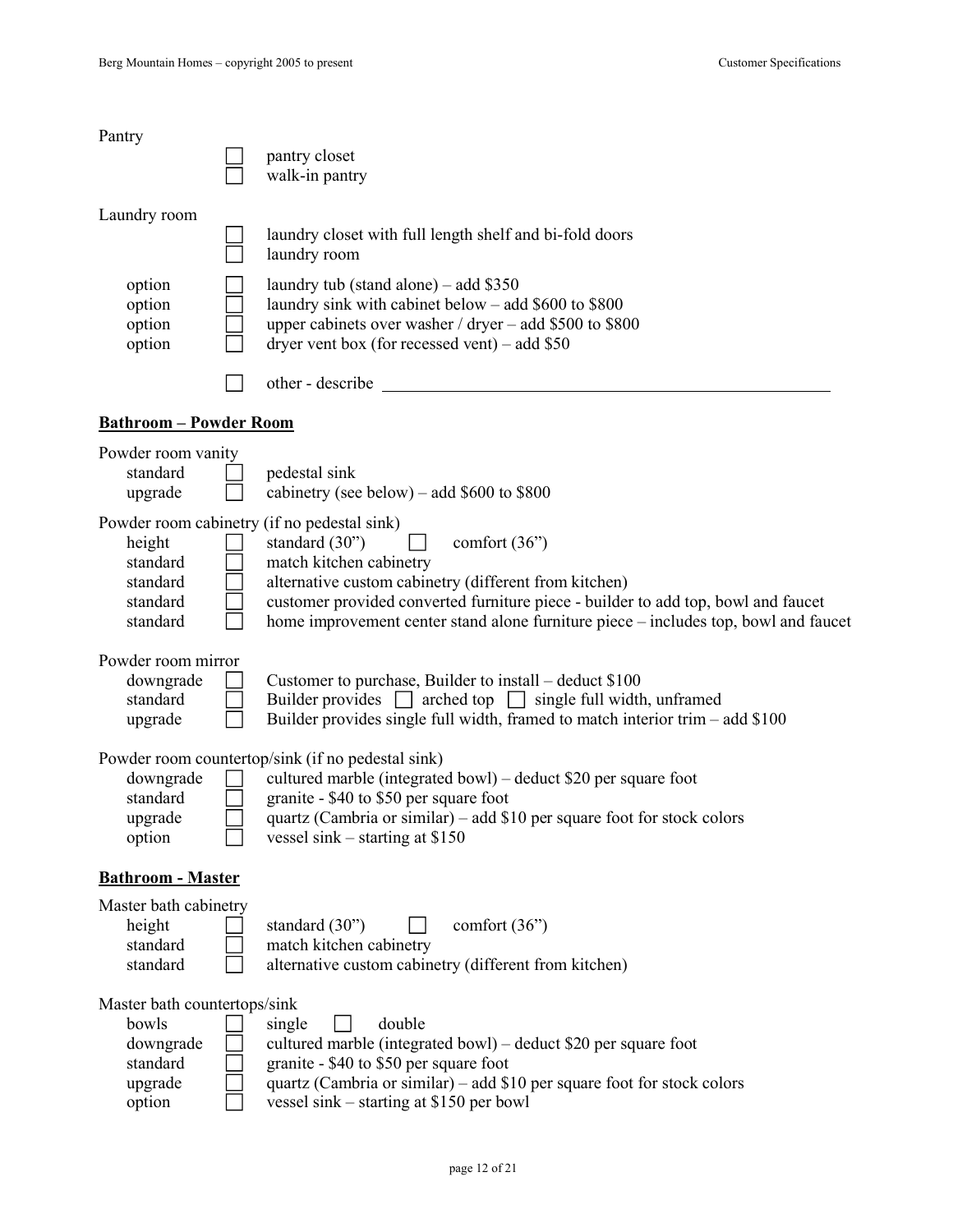| Master bath mirrors                                                                  |                                                                                                                                                                                                                                                                                                                                                                                                                                                                                                   |
|--------------------------------------------------------------------------------------|---------------------------------------------------------------------------------------------------------------------------------------------------------------------------------------------------------------------------------------------------------------------------------------------------------------------------------------------------------------------------------------------------------------------------------------------------------------------------------------------------|
| downgrade<br>standard                                                                | Customer to purchase, Builder to install – deduct \$100 to \$150 (depends on vanity size)<br>Builder provides $\Box$ arched top (one per sink) $\Box$ single full width, unframed                                                                                                                                                                                                                                                                                                                 |
| upgrade                                                                              | Builder provides single full width, framed to match interior trim $-$ add \$100                                                                                                                                                                                                                                                                                                                                                                                                                   |
| Master bath shower                                                                   |                                                                                                                                                                                                                                                                                                                                                                                                                                                                                                   |
| standard<br>upgrade<br>option<br>option<br>option<br>option<br>option<br>option      | tiled shower and glass door with frame to match fixtures<br>oversized tiled shower - add \$400 to \$1,500 (depends on size and tile)<br>tiled shower niche (built in niche for shampoo, soap) – add $$100$ per niche<br>rectangular<br>bench - add \$200<br>$corner$    <br>dual shower heads $-$ add \$300 to \$400<br>body spray system $-$ add \$800 to \$1,200<br>interior window in shower wall – add \$400<br>obscure $\Box$ clear $\Box$ glass block<br>frameless glass door $-$ add \$400 |
| tile height                                                                          | including ceiling $-$ add \$400<br>up to $7'$ high<br>$\Box$ up to ceiling – add \$200                                                                                                                                                                                                                                                                                                                                                                                                            |
| Master bath tub<br>downgrade<br>downgrade<br>standard<br>option<br>option<br>upgrade | no tub – deduct $$1,500$<br>soaker tub with tile surround – deduct \$500<br>whirlpool tub with tile surround<br>pre-wire whirlpool tub for future heater - add \$75<br>whirlpool tub heater $-$ add \$250 to \$400<br>free standing tub – will quote upon request                                                                                                                                                                                                                                 |
| Master bath options                                                                  | combination heat / vent / light (as opposed to just a vent) – add $$100$<br>low sone (quiet) vent or heat / vent / light – add \$100<br>grab bars installed in shower and next to toilet - add \$50 each<br>handicap accessible shower – will quote upon request                                                                                                                                                                                                                                  |
| <b>Bathrooms - Guest</b>                                                             |                                                                                                                                                                                                                                                                                                                                                                                                                                                                                                   |
| Guest bath cabinetry<br>height<br>standard<br>standard                               | standard (30")<br>comfort $(36)$<br>match kitchen cabinetry<br>alternative custom cabinetry (different from kitchen or converted furniture piece)                                                                                                                                                                                                                                                                                                                                                 |
| Guest bath countertops/sinks<br>bowls<br>standard<br>upgrade<br>upgrade<br>option    | double<br>single<br>cultured marble (integrated bowl)<br>granite $-$ add \$20 to \$30 per square foot<br>quartz (Cambria or similar) – add \$30 per square foot for stock colors<br>vessel sink – starting at \$150 each                                                                                                                                                                                                                                                                          |
| Guest bath mirrors<br>downgrade<br>standard<br>upgrade                               | Customer to purchase, Builder to install – deduct \$75 to \$150 (depends on vanity size)<br>Builder provides $\Box$ arched top (one per sink) $\Box$ single full width, unframed<br>Builder provides single full width, framed to match interior trim $-$ add \$100                                                                                                                                                                                                                               |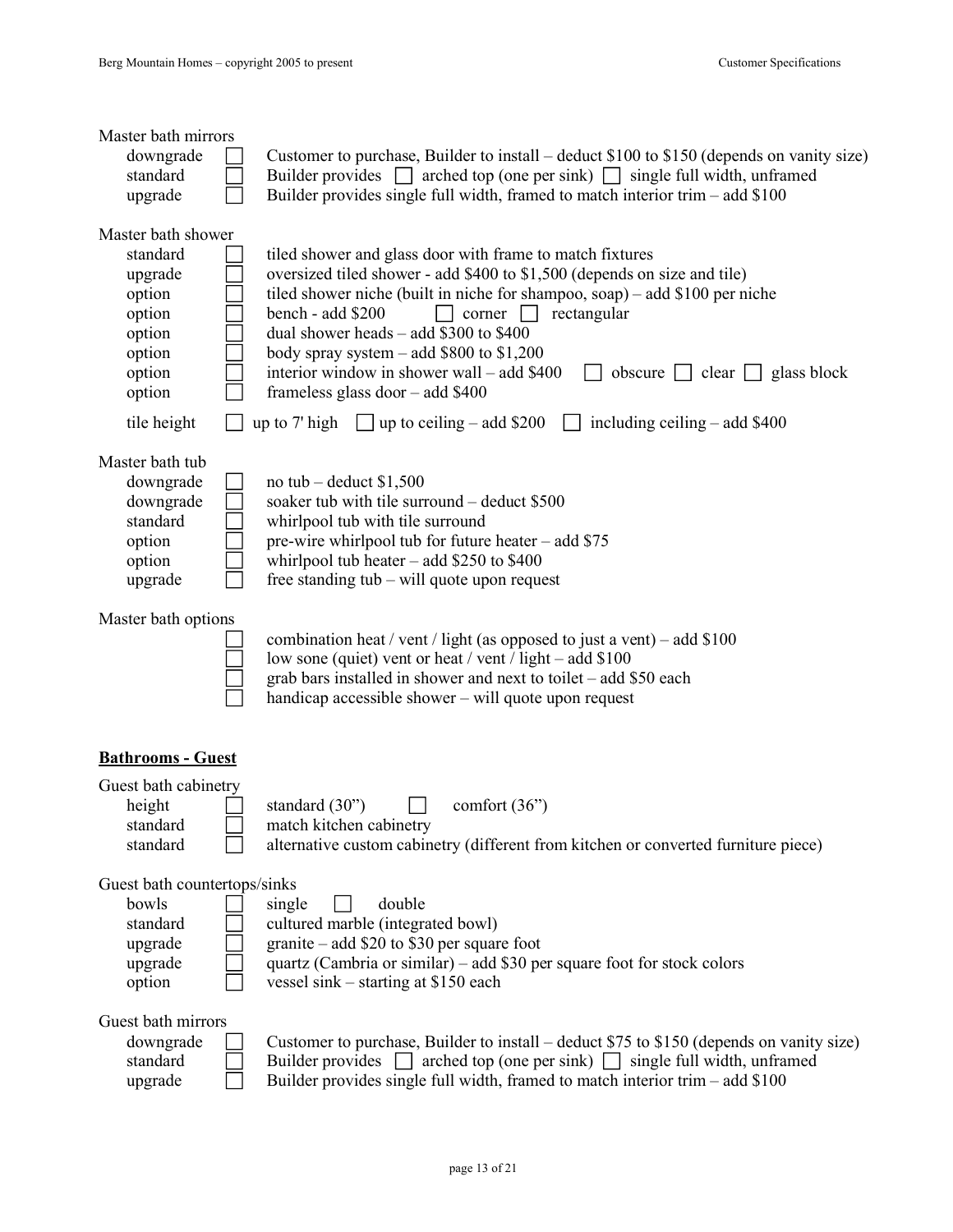| Guest bath tub/shower |                                                                                                                                                    |
|-----------------------|----------------------------------------------------------------------------------------------------------------------------------------------------|
| standard<br>standard  | flat<br>one-pieces shower / tub unit $-5$ ' wide<br>$\vert$ simulated tile<br>one-piece shower only $-5'$ wide (rectangular shaped)                |
| standard              | one-piece shower only $-42$ " x 42" (corner unit)                                                                                                  |
| upgrade<br>option     | one-piece shower / tub unit $-6'$ wide<br>simulated tile<br>flat<br>- add \$200<br>sliding glass door - add \$400 to \$500                         |
|                       | combined shower / tub with ceramic tile surround - 5' wide - add \$600                                                                             |
| upgrade<br>upgrade    | combined shower / tub with ceramic tile surround - 6' wide - add \$700                                                                             |
| upgrade               | tiled shower with no tub, glass door with frame to match fixtures – add \$400 to \$1,500<br>(depends on size and tile)                             |
| option                | tiled shower niche (built in niche for shampoo, soap) – add \$100 per niche                                                                        |
| option                | bench (tile showers only) - add \$200<br>rectangular<br>corner                                                                                     |
| Guest bath options    |                                                                                                                                                    |
|                       | combination heat / vent / light (as opposed to just a vent) – add $$100$<br>low sone (quiet) vent or heat / vent / light – add \$100               |
|                       | <b>Built-in cabinetry / shelving (describe in space provided)</b>                                                                                  |
|                       | outdoor kitchen - will quote upon request                                                                                                          |
|                       | tub skirt to match cabinetry – add $$450$<br>wet bar - add \$900 to \$1,400                                                                        |
|                       |                                                                                                                                                    |
|                       | custom closet shelving – describe                                                                                                                  |
|                       |                                                                                                                                                    |
|                       |                                                                                                                                                    |
|                       | built-ins (bookcases, desk, stereo cabinet, etc.) - describe                                                                                       |
|                       |                                                                                                                                                    |
|                       |                                                                                                                                                    |
|                       |                                                                                                                                                    |
|                       |                                                                                                                                                    |
|                       |                                                                                                                                                    |
| Plumbing              |                                                                                                                                                    |
| Water heater          |                                                                                                                                                    |
| standard<br>upgrade   | electric<br>high efficiency electric - add \$400 eco-friendly                                                                                      |
| upgrade               | tankless gas $-$ add \$1,700 $^{\text{eco-friendly}}$                                                                                              |
| upgrade               | eco-friendly<br>solar – add $$5,000$ to $$7,000$ (less significant tax rebates)                                                                    |
|                       | note: conventional gas not recommended due to low cost of electricity (TVA hydroelectric) and relatively<br>high cost of on-site delivered propane |
| option                | eco-friendly<br>water heater blanket - add \$75                                                                                                    |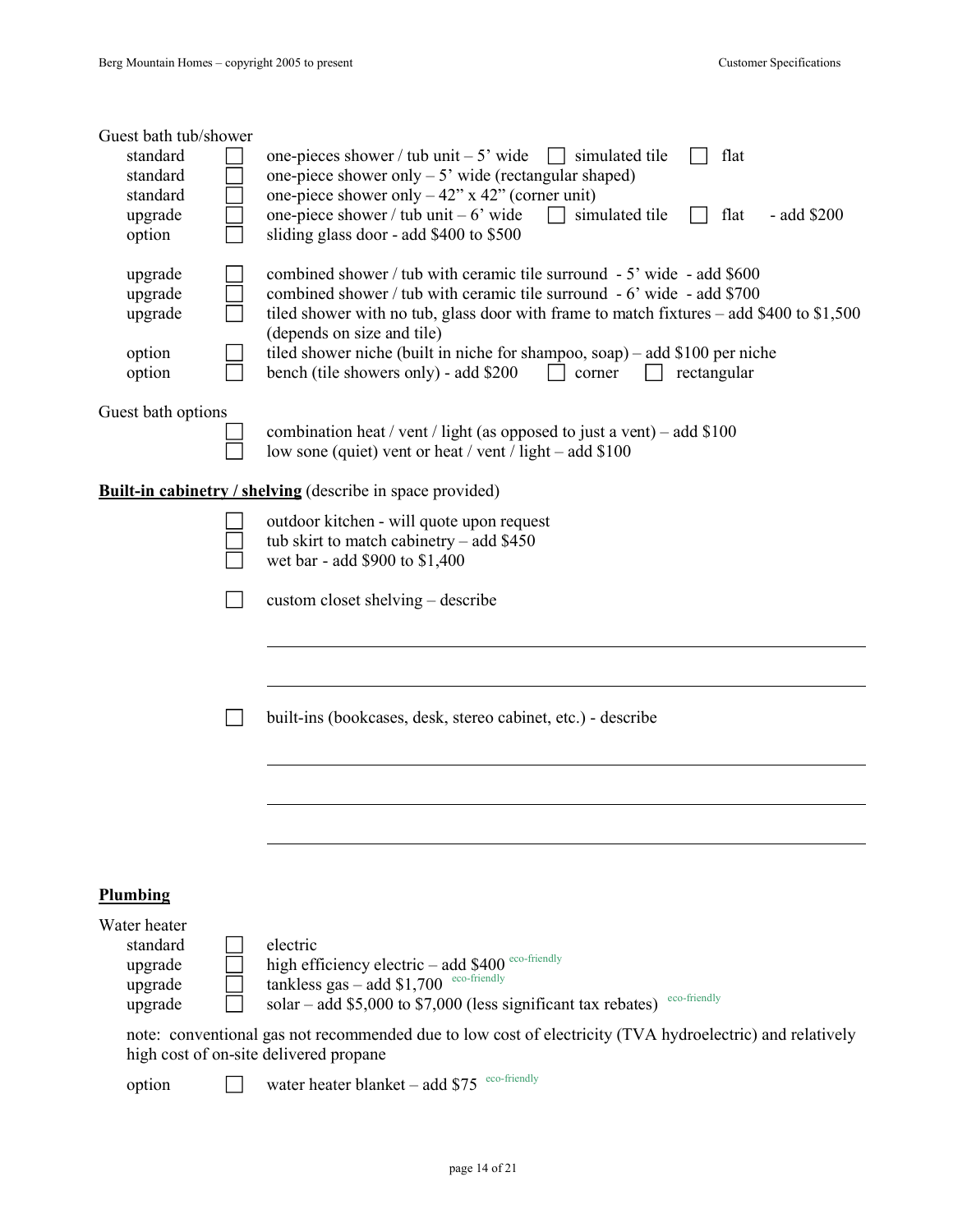| Plumbing hookups<br>standard<br>upgrade                | 2 outside hose bibs<br>additional outside hose bibs – add \$150 each                                                                                                                                                                                                                                                                                                                                                                                                                                                                                                                                                                                                                                                                                                     |
|--------------------------------------------------------|--------------------------------------------------------------------------------------------------------------------------------------------------------------------------------------------------------------------------------------------------------------------------------------------------------------------------------------------------------------------------------------------------------------------------------------------------------------------------------------------------------------------------------------------------------------------------------------------------------------------------------------------------------------------------------------------------------------------------------------------------------------------------|
| option<br>option<br>option                             | pre-plumb for outdoor kitchen sink and faucet – add \$250<br>pre-plumb for solar hot water system - add \$400 eco-friendly<br>pre-plumb for wet bar sink and faucet – add $$250$                                                                                                                                                                                                                                                                                                                                                                                                                                                                                                                                                                                         |
| option<br>option<br>option                             | water purifier (under kitchen sink) – add \$100 plus purifier (\$100 to \$150) eco-friendly<br>water purifier (whole house) – add \$150 plus purifier (\$150 to \$650) eco-friendly<br>water softener or iron filter (whole house) hookup – add \$150 plus softener/filter                                                                                                                                                                                                                                                                                                                                                                                                                                                                                               |
| Plumbing options                                       | direct hot water runs to kitchen and master bath – add \$200<br>eco-friendly<br>on demand hot water circulation pump – will quote upon request<br>ultra low flow shower heads $-2.5$ gpm is offered standard (low-flow);<br>eco-friendly<br>shower heads reducing flow as low as 1.0gpm are available for under \$100<br>ultra low flow toilets $-1.6$ gpf is offered standard (low-flow); power assist and<br>dual flush toilets can further reduce flows for an extra \$200 to \$400 per toilet eco-friendly<br>radiant floor heat (hydronic) – will quote upon request $e^{c \cdot c \cdot f\text{rendly}}$<br>passive radon gas prevention system - add \$600 eco-friendly<br>rainwater collection system $-$ will quote upon request $e^{c \cdot c \cdot f\text{t}$ |
| <b>Electrical</b>                                      |                                                                                                                                                                                                                                                                                                                                                                                                                                                                                                                                                                                                                                                                                                                                                                          |
| <b>Exterior</b> outlets<br>standard<br>upgrade         | 2 exterior electrical outlets<br>additional exterior electrical outlets – add \$50 each                                                                                                                                                                                                                                                                                                                                                                                                                                                                                                                                                                                                                                                                                  |
| Interior outlets<br>standard<br>standard<br>upgrade    | switched outlets in all bedrooms (leave blank if no switched outlets desired)<br>floor outlet in great room<br>unswitched<br>switched<br>floor outlet in basement $-$ add \$200<br>switched<br>unswitched                                                                                                                                                                                                                                                                                                                                                                                                                                                                                                                                                                |
| TV locations<br>standard                               | one TV location per bedroom and one in great room / living room and recreation<br>room (primary locations to have dual TV cables to allow recording of one program will<br>watching another; secondary locations to have single TV cable)                                                                                                                                                                                                                                                                                                                                                                                                                                                                                                                                |
| upgrade                                                | additional TV locations – add \$100 each<br>#                                                                                                                                                                                                                                                                                                                                                                                                                                                                                                                                                                                                                                                                                                                            |
| Phone locations<br>standard<br>upgrade                 | one phone jack in central location (usually kitchen)<br>additional phone outlets – add \$50 each<br>#                                                                                                                                                                                                                                                                                                                                                                                                                                                                                                                                                                                                                                                                    |
| Switches<br>standard<br>standard<br>upgrade<br>upgrade | standard toggle switches<br>rocker switches – add \$200 to \$400 (whole house)<br>motion sensors in all walk-in closets – add \$30 per closet $\frac{e}{\cosh \theta}$<br>eco-friendly<br>dimmer switches on key overhead lights - add \$20 per fixture                                                                                                                                                                                                                                                                                                                                                                                                                                                                                                                  |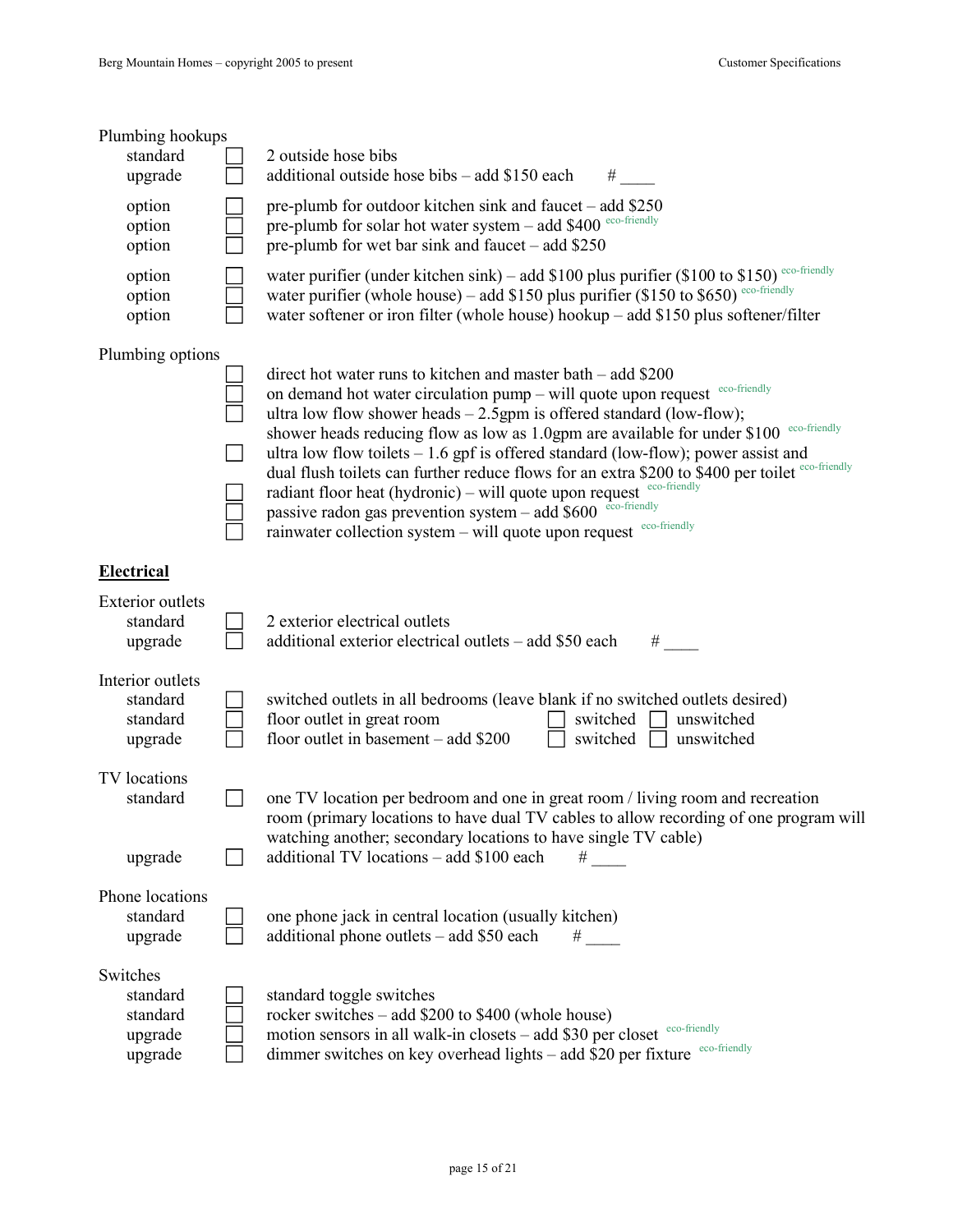| Ceiling fans | eco-friendly |
|--------------|--------------|
|--------------|--------------|

| room                                           | cost                    | atv | omit light kit $(-\$25)$ |
|------------------------------------------------|-------------------------|-----|--------------------------|
| great room<br>master bedroom<br>guest bedrooms | \$200<br>\$200<br>\$100 |     |                          |
| kitchen                                        | \$200                   |     |                          |
| loft                                           | \$100                   |     |                          |
| rec room                                       | \$100                   |     |                          |
| exterior                                       | \$200                   |     |                          |

Note: unless otherwise indicated below, the following interior lighting assumptions will be made: Closets (small) – fluorescent lights mounted above entrance door

Closets (large) – ceiling mounted 'closet' light (extra large closets will get two)

Dining room – hanging light

Kitchen – can lights over work areas, undercabinet task lights (fluorescent) and over sink small fluorescent (behind cabinetry valence)

Laundry room – ceiling mounted 'closet' light (large laundry room will get two)

Mechanical room – fluorescent or single bulb depending on space

Vanities – a vanity light over each sink

Other interior lighting ceiling

| ivi iliterior irgitting |                                                                                                                                                                                                                                                                                                                                                                                                                             | $\cdots$<br>flush | ceiling              |                  |
|-------------------------|-----------------------------------------------------------------------------------------------------------------------------------------------------------------------------------------------------------------------------------------------------------------------------------------------------------------------------------------------------------------------------------------------------------------------------|-------------------|----------------------|------------------|
|                         | cans                                                                                                                                                                                                                                                                                                                                                                                                                        |                   | sconce mount hanging | other - describe |
| dining room             | #                                                                                                                                                                                                                                                                                                                                                                                                                           |                   |                      |                  |
| foyer                   | $^\#$ $\_$                                                                                                                                                                                                                                                                                                                                                                                                                  |                   |                      |                  |
| great room              | $\begin{picture}(20,20) \put(0,0){\dashbox{0.5}(5,0){ }} \thicklines \put(0,0){\dashbox{0.5}(5,0){ }} \thicklines \put(0,0){\dashbox{0.5}(5,0){ }} \thicklines \put(0,0){\dashbox{0.5}(5,0){ }} \thicklines \put(0,0){\dashbox{0.5}(5,0){ }} \thicklines \put(0,0){\dashbox{0.5}(5,0){ }} \thicklines \put(0,0){\dashbox{0.5}(5,0){ }} \thicklines \put(0,0){\dashbox{0.5}(5,0){ }} \thicklines \put(0,0){\dashbox{0.5}(5,$ |                   |                      |                  |
| guest baths             | #                                                                                                                                                                                                                                                                                                                                                                                                                           |                   |                      |                  |
| kitchen                 | $\#$                                                                                                                                                                                                                                                                                                                                                                                                                        |                   |                      |                  |
| laundry room            | #                                                                                                                                                                                                                                                                                                                                                                                                                           |                   |                      |                  |
| loft                    | #                                                                                                                                                                                                                                                                                                                                                                                                                           |                   |                      |                  |
| master bath             | $^{\#}$                                                                                                                                                                                                                                                                                                                                                                                                                     |                   |                      |                  |
| master bedroom          | $\#$                                                                                                                                                                                                                                                                                                                                                                                                                        |                   |                      |                  |
| master closet           | $#$ <sub>---</sub>                                                                                                                                                                                                                                                                                                                                                                                                          |                   |                      |                  |
| mechanical room         | $\#$                                                                                                                                                                                                                                                                                                                                                                                                                        |                   |                      |                  |
| office                  | $\#$                                                                                                                                                                                                                                                                                                                                                                                                                        |                   |                      |                  |
| powder room             | $\#$                                                                                                                                                                                                                                                                                                                                                                                                                        |                   |                      |                  |
| recreation room         | $\#$ $\_$                                                                                                                                                                                                                                                                                                                                                                                                                   |                   |                      |                  |
|                         | #                                                                                                                                                                                                                                                                                                                                                                                                                           |                   |                      |                  |
|                         | #                                                                                                                                                                                                                                                                                                                                                                                                                           |                   |                      |                  |
|                         |                                                                                                                                                                                                                                                                                                                                                                                                                             |                   |                      |                  |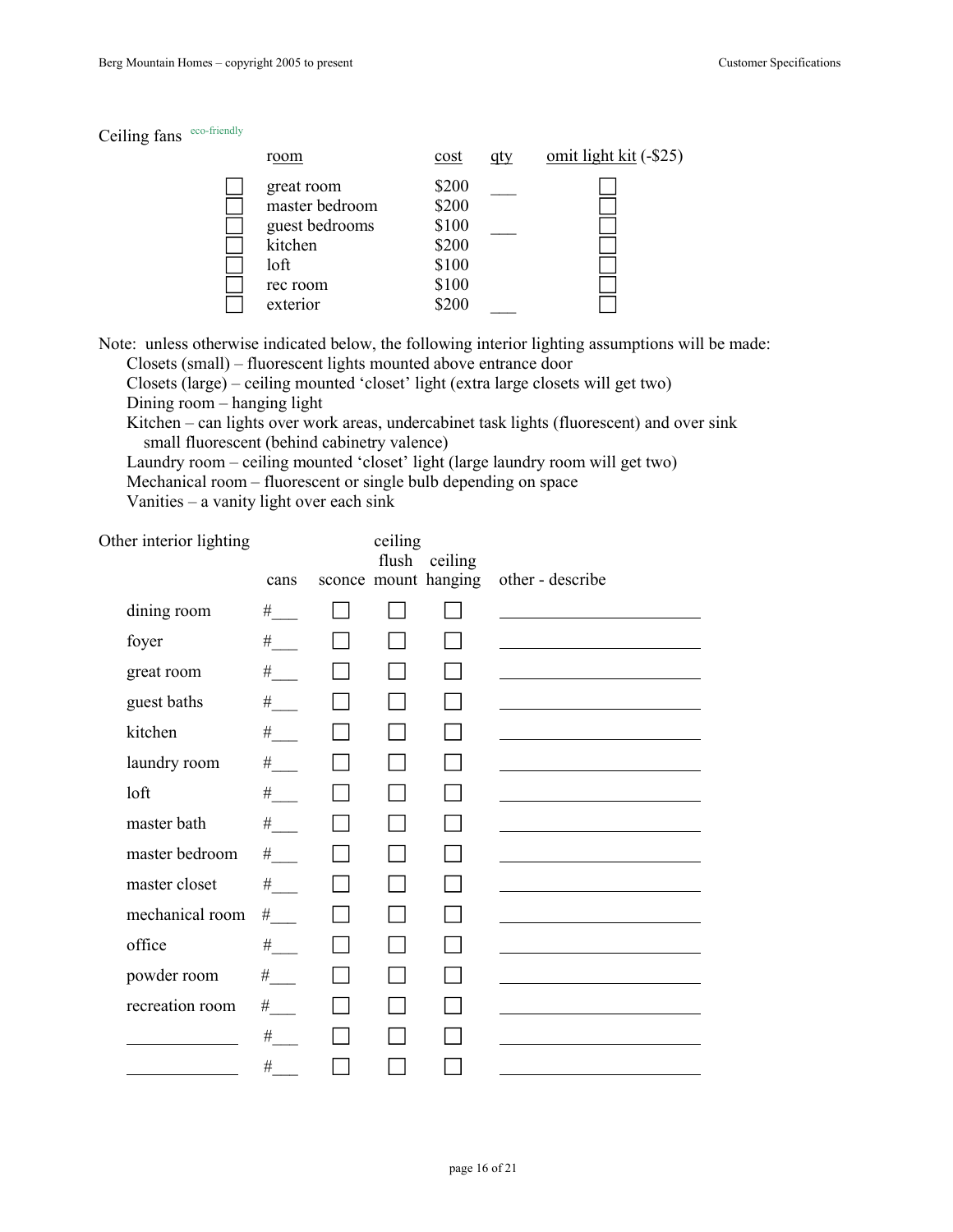| <b>Exterior</b> lighting                                 |                                                                                                                                                                                                                            | qty | locations/description                                                                                                                                                       |
|----------------------------------------------------------|----------------------------------------------------------------------------------------------------------------------------------------------------------------------------------------------------------------------------|-----|-----------------------------------------------------------------------------------------------------------------------------------------------------------------------------|
|                                                          | motion sensing security lights                                                                                                                                                                                             |     |                                                                                                                                                                             |
|                                                          | additional flood lights                                                                                                                                                                                                    |     |                                                                                                                                                                             |
|                                                          | wall mounted fixtures                                                                                                                                                                                                      |     |                                                                                                                                                                             |
|                                                          | porch ceiling lighting                                                                                                                                                                                                     |     |                                                                                                                                                                             |
|                                                          | doorbell(s)                                                                                                                                                                                                                |     |                                                                                                                                                                             |
|                                                          | landscape lighting                                                                                                                                                                                                         |     |                                                                                                                                                                             |
| Other lighting comments                                  |                                                                                                                                                                                                                            |     |                                                                                                                                                                             |
|                                                          |                                                                                                                                                                                                                            |     |                                                                                                                                                                             |
| Safety devices<br>standard<br>upgrade<br>option          | smoke detectors as required by code (direct wired with battery backup)<br>carbon monoxide detectors (1 per level) - add \$100 each eco-friendly<br>alarm company for final installation and monitoring)                    |     | pre-wire for alarm system – add \$300 to \$500 (Customer should engage local                                                                                                |
| Media wiring<br>standard<br>standard<br>option<br>option | pre-wire for centralized wireless router location<br>pre-wire media room – add \$600 per room $\Box$ great room $\Box$ other<br>without intermediate volume controls                                                       |     | pre-wire for satellite internet if wired internet (dsl, cable, etc) not available<br>pre-wire porch speakers (or additional surround sound speakers) – add \$50 per speaker |
| Generator options                                        | standby propane powered generator - add \$2,500 to \$5,000<br>transfer switch for portable generator - add \$700                                                                                                           |     |                                                                                                                                                                             |
| Electrical options                                       | central vacuum system- add \$1,500 to \$2,000<br>pre-wire for solar photovoltaic panels – add \$300<br>solar photovoltaic panels – will quote upon request<br>whole house surge protection – commercial grade – add $$500$ |     | eco-friendly<br>eco-friendly                                                                                                                                                |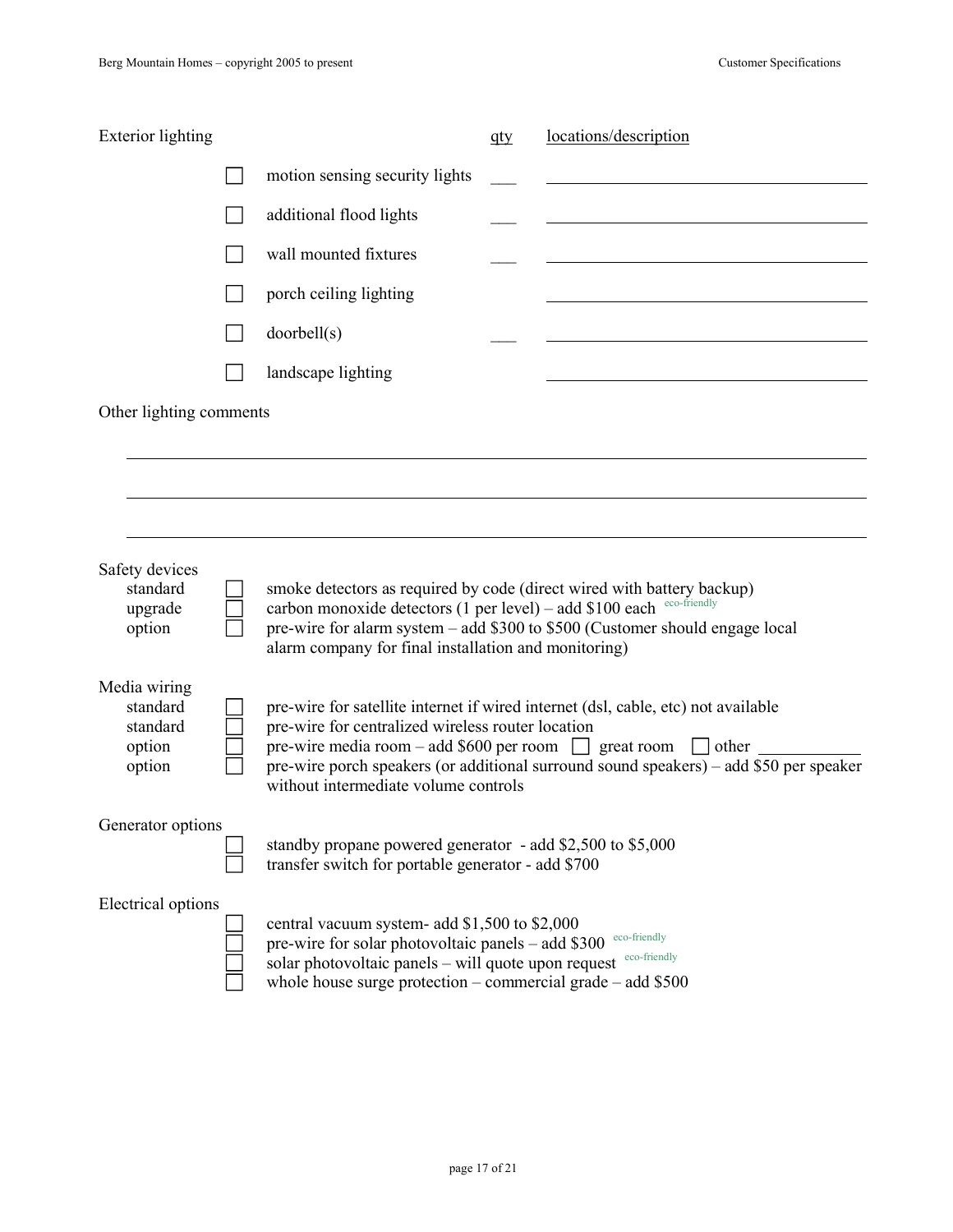### **HVAC (heating, ventilation and air conditioning)**

 $\overline{a}$ 

| Air Handler<br>standard<br>option<br>option<br>option<br>option | single speed electric heat pump, 13 SEER<br>variable speed air handler (makes home more comfortable and efficient by increased<br>conditioning time at lower speeds) – add $$1,000$ <sup>eco-friendly</sup><br>higher efficiency unit (higher SEER rating) – will quote multiple units with varying<br>efficient ratings upon request eco-friendly<br>geothermal ground source heat pump (extremely efficient, can also be used to assist hot<br>water heater) – add \$7,000 to $$10,000$ eco-friendly<br>gas furnace – will quote upon request (due to relatively low TVA power rates, an<br>electric heat pump costs less to operate in our area than a propane powered gas furnace) |
|-----------------------------------------------------------------|----------------------------------------------------------------------------------------------------------------------------------------------------------------------------------------------------------------------------------------------------------------------------------------------------------------------------------------------------------------------------------------------------------------------------------------------------------------------------------------------------------------------------------------------------------------------------------------------------------------------------------------------------------------------------------------|
| Configuration                                                   | single system with no zone control; recommended for homes with<br>single zone<br>living space mainly on one level or smaller homes with main level and<br>basement<br>multi-zone<br>single system with up to three separate zones controlled individually;<br>recommended for homes with living space on more than one level and<br>master on main floor                                                                                                                                                                                                                                                                                                                               |
|                                                                 | two systems (one for upper level and one for lower level / basement);<br>dual system<br>recommended for homes with upstairs master suites                                                                                                                                                                                                                                                                                                                                                                                                                                                                                                                                              |
| <b>HVAC</b> options<br>option<br>option<br>option<br>option     | eco-friendly<br>dehumidifier (whole house) – add $$1,200$<br>metal ductwork (no fiberglass lined trunk lines) – add \$800<br>programmable thermostats - add \$25 per unit eco-friendly<br>upgraded floor registers (brushed nickel or oil rubbed bronze) – add \$200 - \$400                                                                                                                                                                                                                                                                                                                                                                                                           |
| Fresh air options                                               | fresh air ventilation system $-$ add \$300 to \$1,500 (recommended for tight shells<br>eco-friendly<br>depends on the efficiency of the method chosen)<br>eco-friendly<br>whole house electrostatic filter $-$ add \$1,250<br>whole house HEPA - add \$600 to \$750 eco-friendly<br>eco-friendly<br>whole house media filter $-$ add \$350 to \$400                                                                                                                                                                                                                                                                                                                                    |
| <b>Fireplaces</b>                                               |                                                                                                                                                                                                                                                                                                                                                                                                                                                                                                                                                                                                                                                                                        |
| Great room                                                      | wood burning<br>vented gas<br>plus gas starter for wood $-$ add \$300                                                                                                                                                                                                                                                                                                                                                                                                                                                                                                                                                                                                                  |
| standard<br>upgrade<br>option<br>option                         | stacked rock mantle (various patterns available)<br>wood or log mantle (add \$250 to \$400)<br>extended mantle with flat screen wiring and support brackets – add \$300<br>pre-wire for optional blowers $-$ add \$100                                                                                                                                                                                                                                                                                                                                                                                                                                                                 |
|                                                                 | great room fireplace rockwork or additional details - describe                                                                                                                                                                                                                                                                                                                                                                                                                                                                                                                                                                                                                         |
|                                                                 |                                                                                                                                                                                                                                                                                                                                                                                                                                                                                                                                                                                                                                                                                        |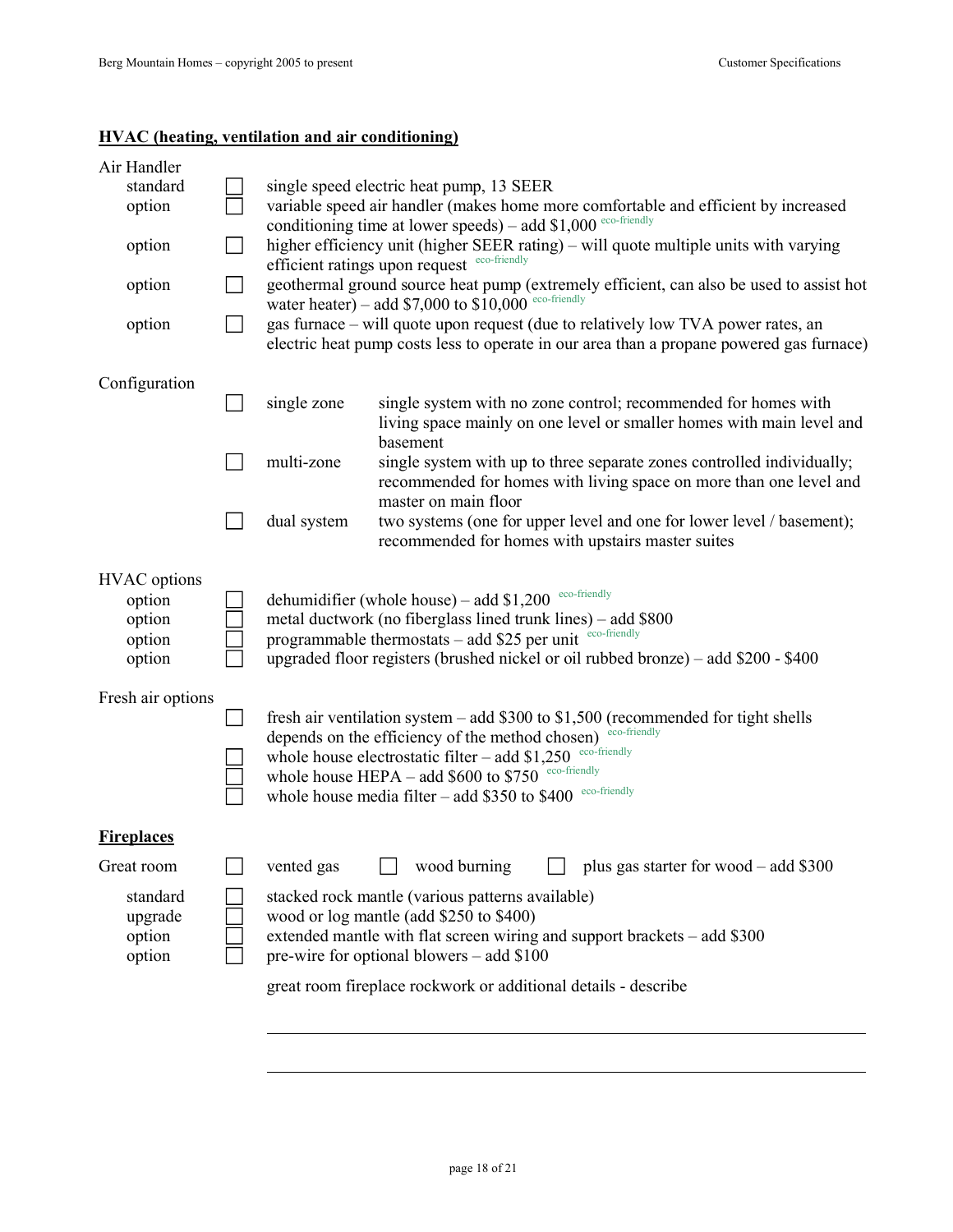| Master bedroom                          | wood burning<br>plus gas starter for wood $-$ add \$300<br>vented gas                                                                                                                                                |
|-----------------------------------------|----------------------------------------------------------------------------------------------------------------------------------------------------------------------------------------------------------------------|
| standard<br>upgrade<br>option<br>option | stacked rock mantle (various patterns available)<br>wood or log mantle (add \$250 to \$400)<br>extended mantle with flat screen wiring and support brackets – add \$300<br>pre-wire for optional blowers – add \$100 |
|                                         | master bedroom fireplace rockwork or additional details - describe                                                                                                                                                   |
|                                         |                                                                                                                                                                                                                      |
|                                         |                                                                                                                                                                                                                      |
|                                         |                                                                                                                                                                                                                      |
| <b>Basement</b>                         | wood burning<br>plus gas starter for wood – add \$300<br>vented gas                                                                                                                                                  |
| standard<br>upgrade                     | stacked rock mantle (various patterns available)<br>wood or log mantle (add \$250 to \$400)                                                                                                                          |
| option<br>option                        | extended mantle with flat screen wiring and support brackets – add \$300<br>pre-wire for optional blowers – add \$100                                                                                                |
|                                         | basement fireplace rockwork or additional details - describe                                                                                                                                                         |
|                                         |                                                                                                                                                                                                                      |
|                                         |                                                                                                                                                                                                                      |
|                                         |                                                                                                                                                                                                                      |
| Exterior (deck)                         | wood burning<br>plus gas starter for wood – add \$300<br>gas                                                                                                                                                         |
| standard<br>upgrade                     | stacked rock mantle (various patterns available)<br>wood or log mantle (add \$250 to \$400)                                                                                                                          |
| option<br>option                        | extended mantle with flat screen wiring and support brackets - add \$300<br>pre-wire for optional blowers – add \$100                                                                                                |
|                                         | exterior (deck) fireplace rockwork or additional details - describe                                                                                                                                                  |
|                                         |                                                                                                                                                                                                                      |
|                                         |                                                                                                                                                                                                                      |
|                                         |                                                                                                                                                                                                                      |
| <b>Masonry</b>                          |                                                                                                                                                                                                                      |
| Interior rockwork                       | stacked rock on great room side of island/bar (matching fireplace) – add \$400                                                                                                                                       |
|                                         | Chimney finish (if applicable – chimney's are only required on wood burning fireplaces)                                                                                                                              |
| standard<br>upgrade                     | match siding<br>flat rock (fieldstone) – add \$17 / sq foot                                                                                                                                                          |
| upgrade                                 | stacked rock (cultured) – add $$18 / sq$ foot                                                                                                                                                                        |
|                                         | Above grade exposed concrete wall finish                                                                                                                                                                             |
| downgrade                               | bare concrete – deduct $$2.50 / sq$ foot                                                                                                                                                                             |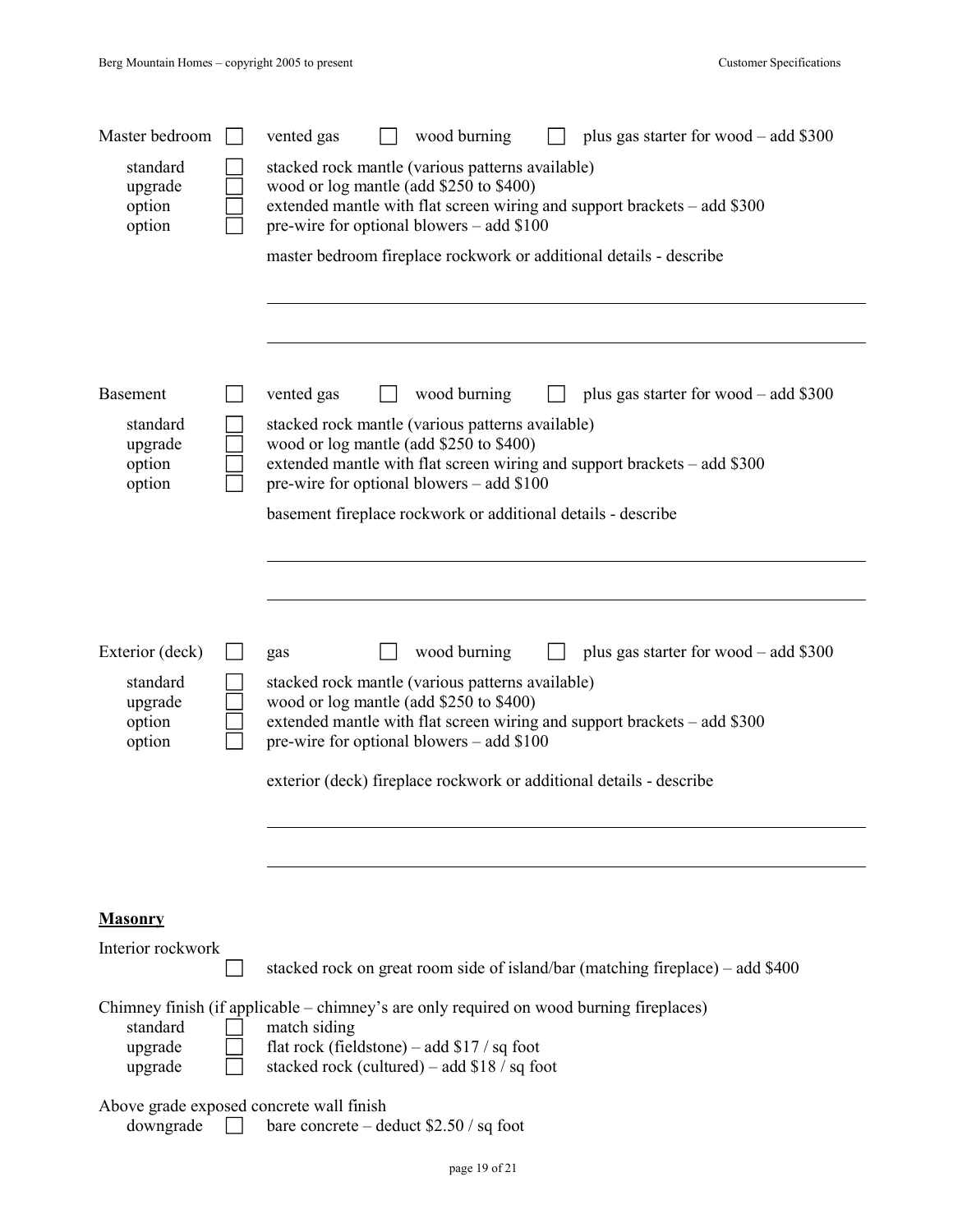$\overline{a}$ 

| standard<br>upgrade<br>upgrade                                                     | painted / stained stucco<br>flat rock (fieldstone) – add $$12.00 / sq$ foot<br>stacked rock (cultured stone) – add \$14.00 / sq foot                                                                             |
|------------------------------------------------------------------------------------|------------------------------------------------------------------------------------------------------------------------------------------------------------------------------------------------------------------|
| Additional exterior<br>masonry / rock work                                         |                                                                                                                                                                                                                  |
| Gas (propane)                                                                      |                                                                                                                                                                                                                  |
| standard                                                                           | to fireplaces only                                                                                                                                                                                               |
| upgrades                                                                           | add \$250 per connection<br>to range / cooktop<br>to stove<br>to water heater<br>to dryer<br>to other<br>to grill                                                                                                |
| tank                                                                               | purchase – from $$650$ (120 gal above ground) to $$1,400$ (500 gal below ground)<br>lease - \$75 / year with minimum gas usage commitments to a single gas provider                                              |
| location                                                                           | above ground<br>buried - add \$300                                                                                                                                                                               |
| Other Gas discussion topics -<br>expected gas usage<br>tank size<br>Builder's role |                                                                                                                                                                                                                  |
| Garage / Carport                                                                   |                                                                                                                                                                                                                  |
| Garage [<br>Detached<br>Attached                                                   | with breezeway to house $\Box$                                                                                                                                                                                   |
| Garage $door(s)$<br>sizes<br>downgrade<br>standard<br>upgrade<br>upgrade           | single door for each bay<br>double door<br>non-insulated – no glass – deduct $$100$ per door<br>insulated - no glass<br>insulated – one row glass – add \$300 per door<br>carriage style – add $$1,500$ per door |
| Carport                                                                            |                                                                                                                                                                                                                  |

Garage or carport description (number of bays, size, inside finish, storage, electrical / plumbing needs)